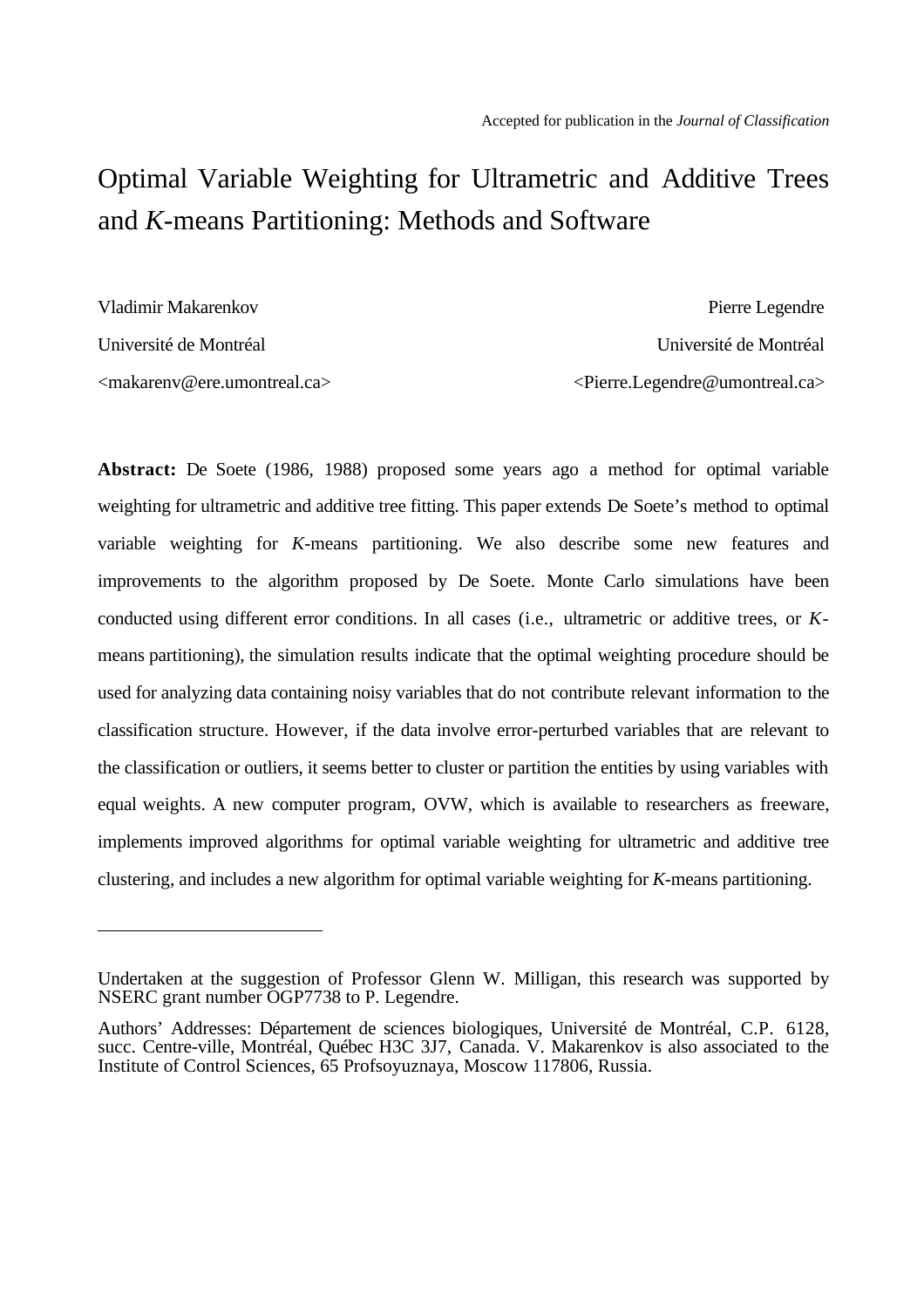**Résumé:** De Soete a proposé il y a quelques années une méthode de pondération optimale des variables devant servir à la reconstruction d'arbres ultramétriques ou additifs. Notre article propose d'étendre cette méthode au partitionnement par la méthode des *K* centroïdes. Nous décrivons également des améliorations à l'algorithme de De Soete, ainsi que de nouvelles options de calcul. Des simulations de Monte Carlo ont été réalisées en utilisant différents types d'erreur. Dans tous les cas (i.e., arbres ultramétriques ou additifs, ou partition par la méthode des *K* centroïdes), les résultats des simulations indiquent qu'il est bon d'utiliser la méthode de pondération optimale des variables lors de l'analyse de tableaux de données susceptibles de contenir des variables-bruit qui ne contribuent que peu ou pas du tout à la classification. Cependant, si les données contiennent des variables pertinentes à la classification qui contiennent de l'erreur, ou encore des observations aberrantes, il est préférable de procéder à la classification en donnant des poids égaux à toutes les variables. Un nouveau logiciel, OVW, est mis gratuitement à la disposition des chercheurs désireux d'explorer la méthode. Ce programme met en oeuvre nos algorithmes améliorés pour la pondération optimale des variables pour la reconstruction d'arbres ultramétriques ou additifs; il permet également la pondération optimale des variables en vue du partitionnement par la méthode des *K* centroïdes.

**Keywords:** Additive tree; *K*-means partitioning; Optimal variable weighting; Ultrametric tree.

## **1. Introduction**

In two pioneering papers, De Soete (1986, 1988) proposed a numerical method for estimating optimal weights for variables intended for ultrametric or additive tree reconstruction. The present paper extends De Soete's method to least-squares (*K*-means; MacQueen 1967) partitioning. We will also point out some properties of the algorithm proposed by De Soete that seem to have gone unnoticed; an understanding of these properties leads to improvements in the methods.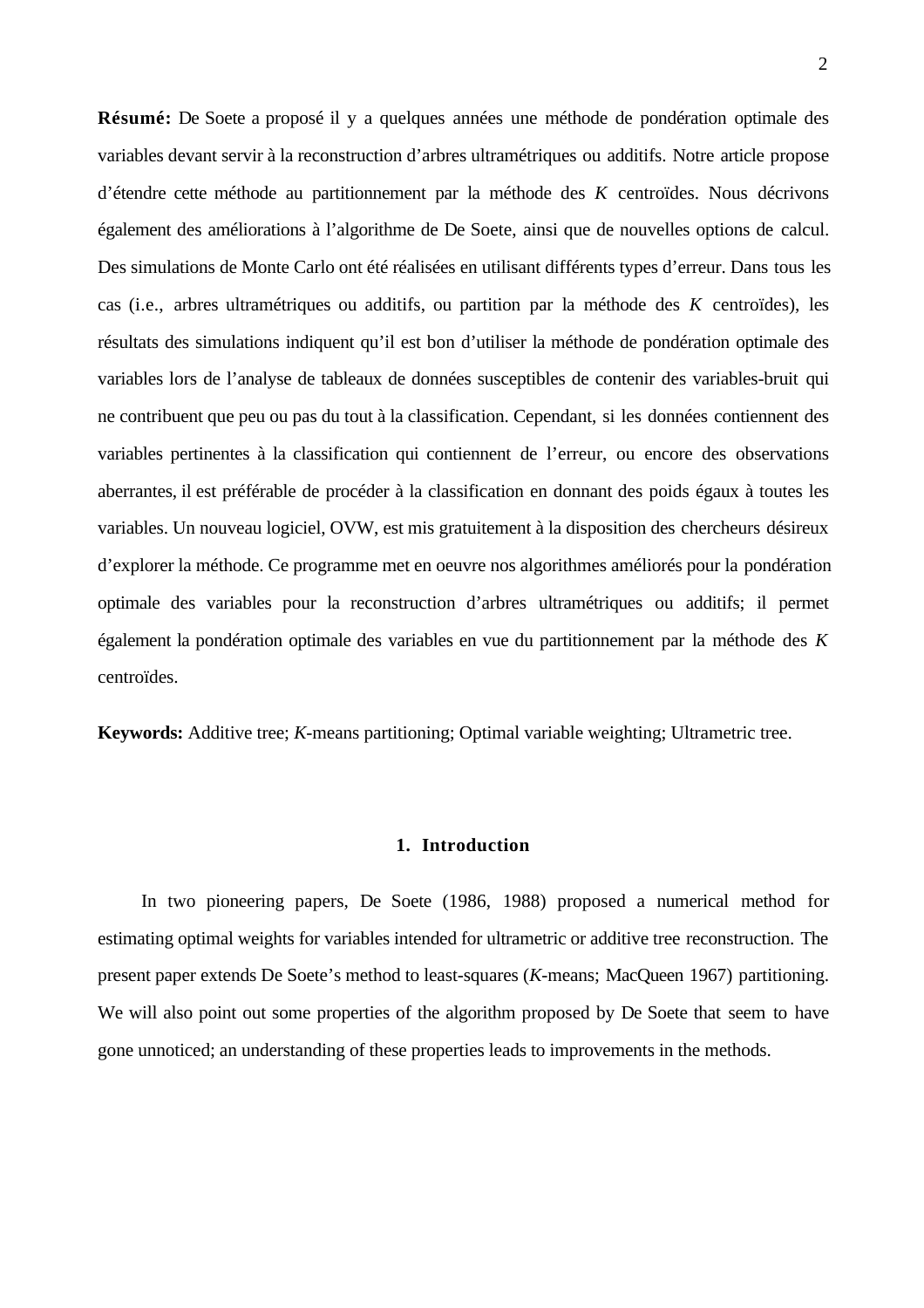We carried out Monte Carlo studies for optimal variable weighting applied to additive tree reconstruction and *K*-means partitioning. These studies, conducted using different error conditions, confirmed the ability of the method to identify and reduce the effect of 'noisy' variables. We did not test the ability of the method for recovering clusters in the framework of ultrametric clustering procedures because a Monte Carlo study had already been carried out and discussed in detail by Milligan (1989). Considering the complexity of the algorithms that we discuss, a computer program is made available to the scientific community to encourage researchers to use optimal variable weighting.

There is an appreciable literature about variable weighting. DeSarbo, Carroll, Clark, and Green (1984) described SYNCLUS, a program that solves for both variable weights and produces *K*-means clustering. Fowlkes, Gnanadesikan, and Kettenring (1988) also proposed a method, here called FGK, for selecting weights  $-$  in that case, binary  $(0 \text{ and } 1)$  weights. These authors proposed a model that selects subsets of variables from the original data and produces binary weights for the variables; their procedure was applied to complete linkage hierarchical clustering.

In a later paper, Gnanadesikan, Kettenring, and Tsao (1995) compared Fowlkes et al.'s (1988) FGK procedure to De Soete's OVWTRE and to DeSarbo et al.'s (1984) SYNCLUS models. Gnanadesikan et al. (1995) determined that the FGK forward selection procedure performed reasonably well compared to its competitors. Subsequent to the FGK algorithm, Carmone, Kara, and Maxwell (1999) proposed a variable subset selection method based on Hubert and Arabie's (1985) adjusted Rand index. Their method was designed for partitioning using continuous variables. The procedure proposed by Carmone et al. (1999) in the context of partitioning clustering, called HINoV, was described as a heuristic method based upon the adjusted Rand statistics. These authors conducted a series of Monte Carlo simulations, using synthetic data with noise of various kinds added, including masking variables. The results indicated that variables selected using the HINoV procedure outperformed the all-variable cases in 70 out of 72 different computer runs. In contrast to the good results found by Carmone et al. (1999), in real data set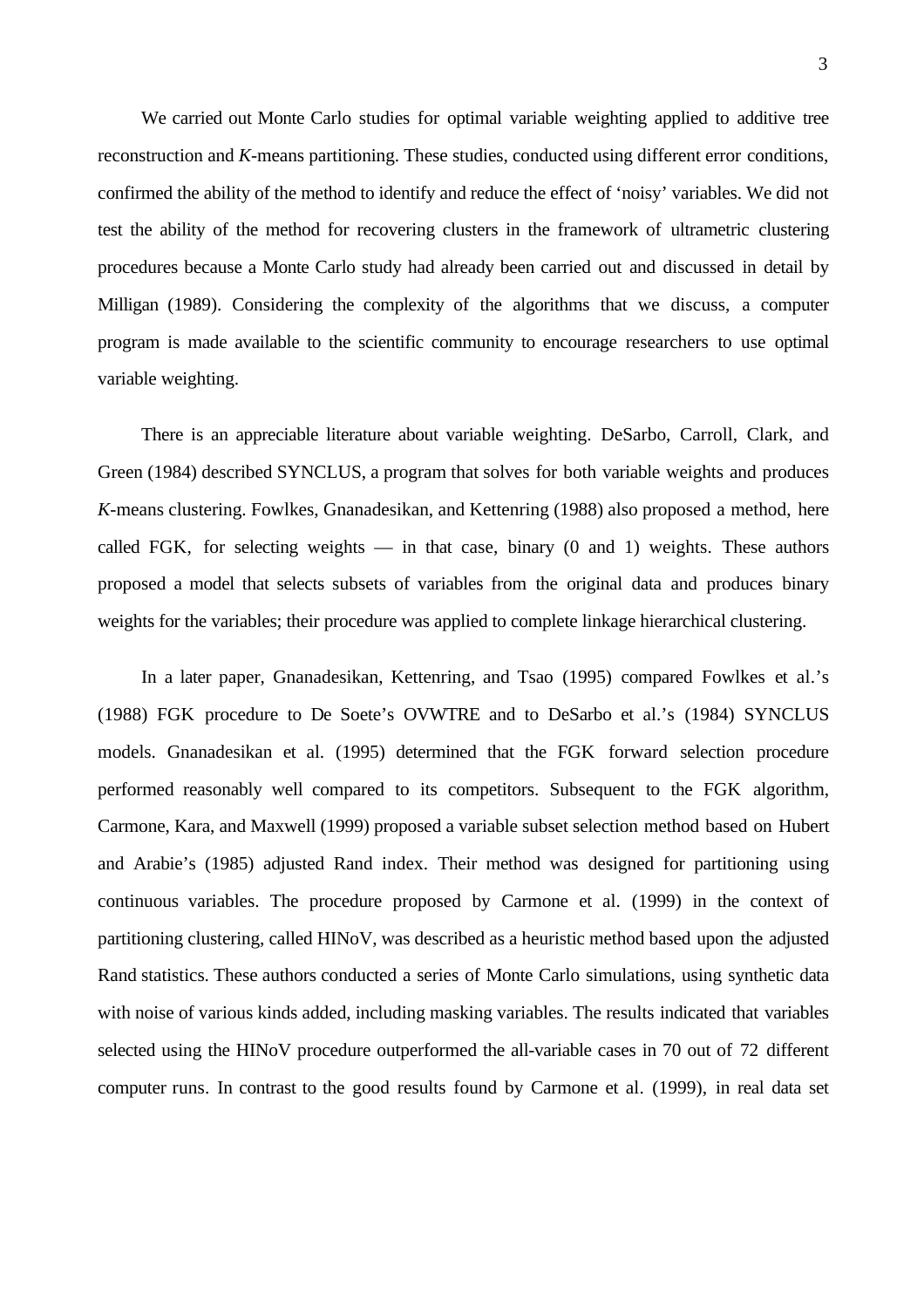analyses using HINoV, Green, Carmone, and Kim (1990) had earlier found mixed results in the ability of SYNCLUS to recover the correct variable weights.

Hubert and Arabie (1995) applied a least-squares optimization strategy to fit tree structures to symmetric proximity matrices among objects, using a heuristic optimization technique based on iterative projection. They considered extensions of this method beyond the analysis of a single symmetric proximity matrix. In this paper, we will explore how least-squares optimization can be applied to the analysis of two-way data matrices in the context of ultrametric and additive tree reconstruction as well as *K*-means partitioning.

#### **2. Description of the Method**

Given a rectangular (i.e., object-by-variable, or two-way, two-mode) data matrix **Y**, containing measurements of *n* objects on *m* variables, our algorithm computes weights  $\mathbf{w} = \{w_1,$  $w_2, \ldots, w_m$ } for the *m* variables such that the resulting matrix of predicted dissimilarities  $\mathbf{D} = [d_{ij}]$ among objects, where

$$
d_{ij} = \left[\sum_{p=1}^{m} w_p (y_{ip} - y_{jp})^2\right]^{1/2},\tag{1}
$$

optimally satisfies *either* (a) the ultrametric or (b) the additive inequality, or (c) optimally corresponds to a *K*-means partition with a fixed number of groups *K*. Equation (1) is the weighted form of the familiar Euclidean distance formula. The weights are constrained to be nonnegative with their sum equal to one.

The ultrametric inequality which defines dendrograms (Hartigan 1967) is satisfied when:

$$
d_{ij} \le \max(d_{ik}, d_{jk})
$$
 (2)

for all triplets *i*, *j*, and *k*, whereas the additive-tree inequality (four-point condition: Buneman 1974) is satisfied when: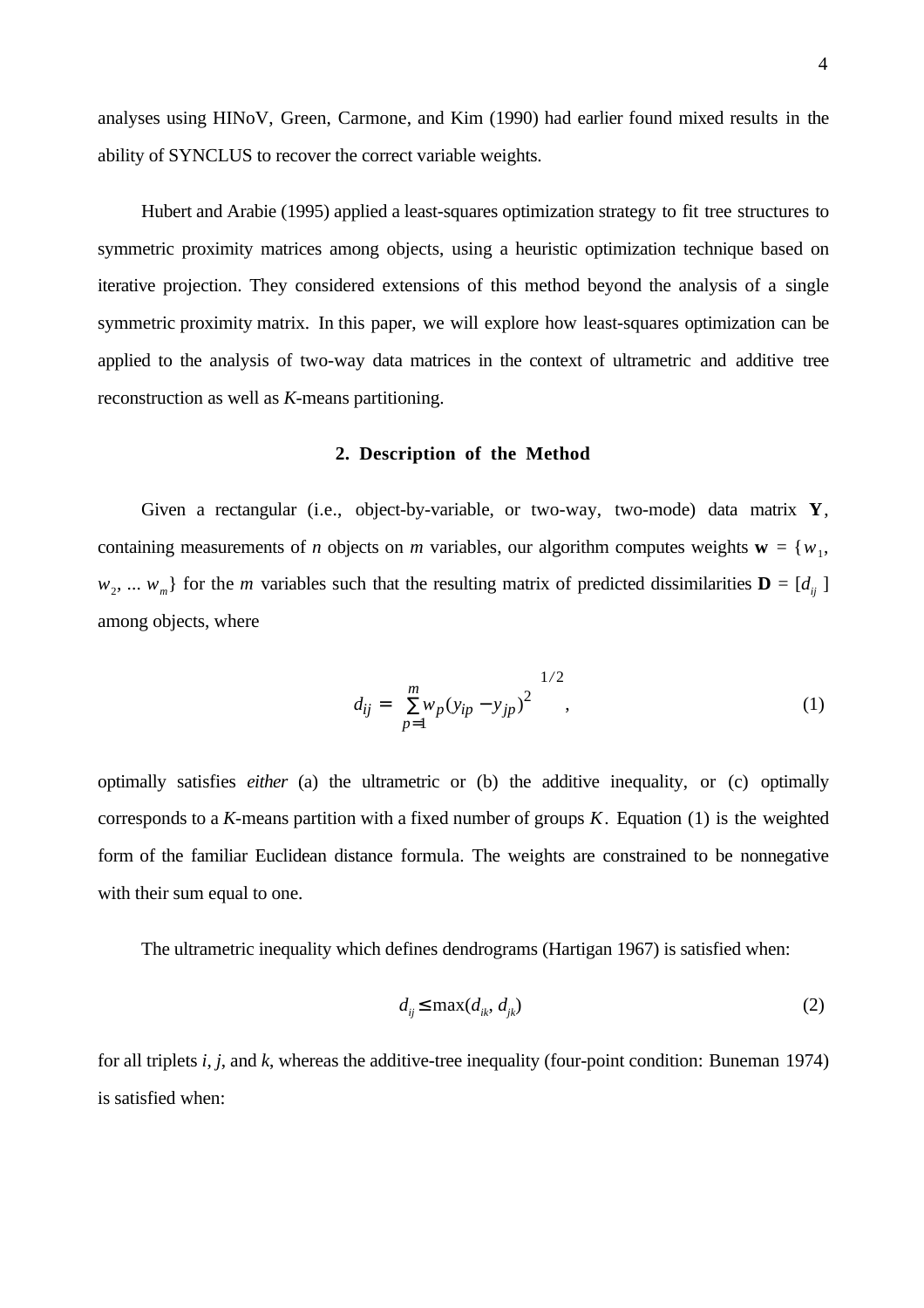$$
d_{ij} + d_{kl} \le \max (d_{ik} + d_{jl}, d_{il} + d_{jk})
$$
 (3)

for all quadruplets *i*, *j*, *k*, and *l*. The *K*-means partitioning problem can be defined as follows: Find a partition of *n* objects into *K* groups, or clusters, such that the sum, over all groups, of the sums of within-group squared distances to the centroids is minimum.

For each of the three clustering problems, a particular loss function (*L*) is defined to compute optimal weights. In the ultrametric case (dendrograms), optimal weights are found by solving the optimization problem as described by De Soete (1986):

$$
L_{U}(w_{1}, w_{2}, ... w_{m}) = \frac{\sum (d_{ik} - d_{jk})^{2}}{\sum d_{ij}^{2}} \rightarrow \min, \tag{4}
$$

where  $\Omega_{U} = \{(i, j, k) | d_{ij} \le \min(d_{ik}, d_{jk})$ , and  $d_{ik} \ne d_{jk}$  denotes the set of ordered triplets for which the distances violate the ultrametric inequality (De Soete 1986). The minimization is done subject to the following constraints:

$$
w_1, w_2, \dots, w_m \ge 0,\tag{5}
$$

$$
w_1 + w_2 + \dots + w_m = 1. \tag{6}
$$

In the case of additive trees, the optimization problem is also formulated as in De Soete (1986):

$$
L_A (w_1, w_2, ..., w_m) = \frac{\sum (d_{ik} + d_{jl} - d_{il} - d_{jk})^2}{\sum d_{ij}^2} \rightarrow \min, \tag{7}
$$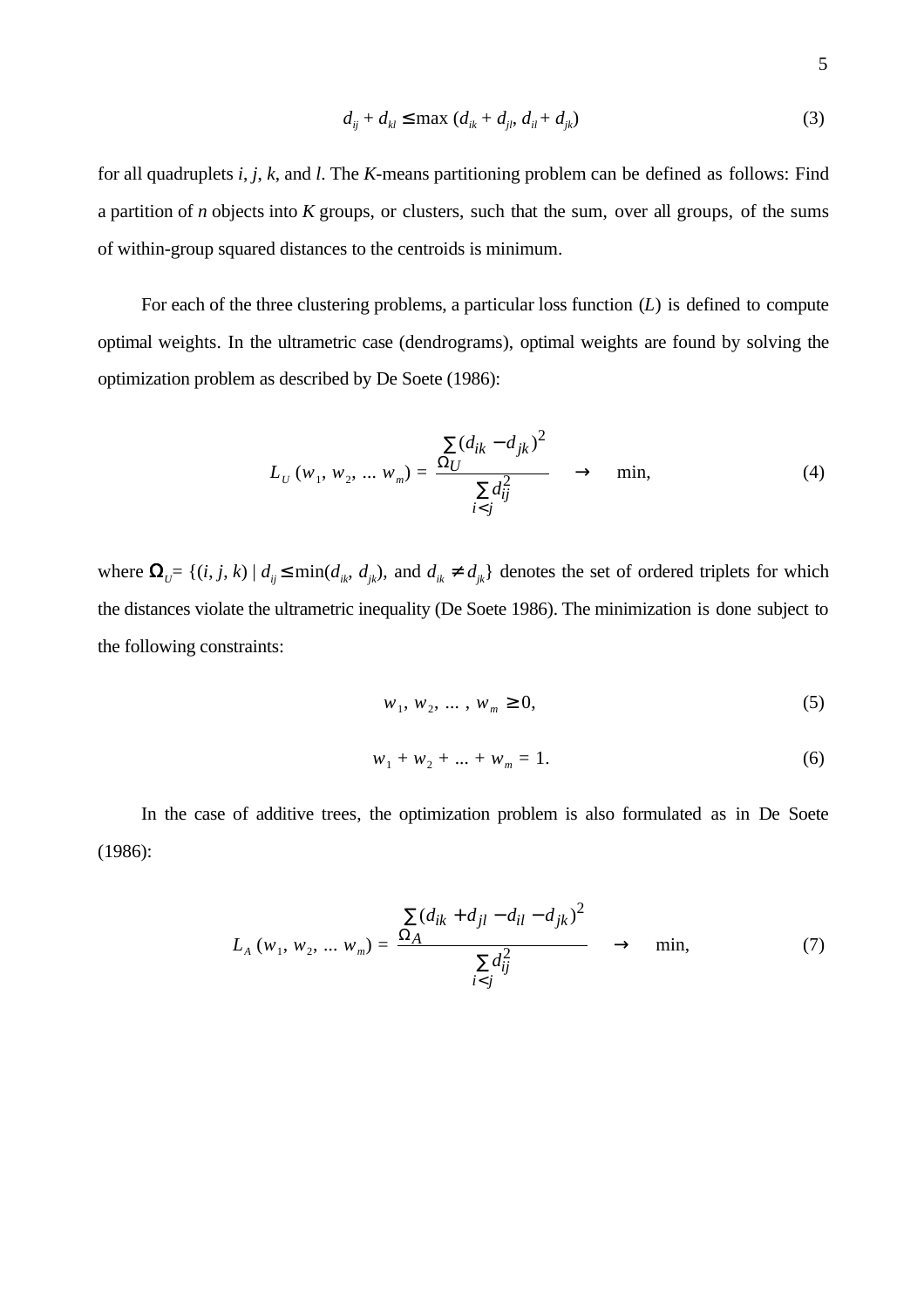subject again to constraints (5) and (6);  $\mathbf{\Omega}_A = \{(i, j, k, l) | (d_{ij} + d_{kl}) \le \min(d_{ik} + d_{jl}, d_{il} + d_{jk})$ , and  $d_{ik}$  $d_{jl} \neq d_{il} + d_{jk}$  } denotes the set of ordered quadruplets for which the distances violate the additive inequality (De Soete 1986).

In the case of *K*-means partitioning, the minimization problem can be formulated as follows for a partition of *n* objects into a fixed number of clusters *K*:

$$
L_p(w_1, w_2, \dots w_m) = \sum_{k=1}^{K} \left[ \sum_{i,j=1}^{n_k} d_{ij}^2 \right] / n_k \longrightarrow \text{min}, \tag{8}
$$

subject to constraints (5) and (6); values  $d_{ij}^2$  are the squared distances among objects in cluster *k*, and  $n_k$  is the number of objects in cluster k. The function  $L_p$  consists in the sum of the withincluster sums of squared errors (the external sum in Equation 8), each one being computed as the mean of the squared distances among cluster's members (the internal sum in Equation 8).

We used the Polak-Ribière optimization procedure (see Press, Flannery, Teukolsky and Vetterling 1986, p. 303, and later editions, or Polak 1971, p. 53) to carry out the minimization of  $L_{U}$ ,  $L_{A}$  and  $L_{P}$ . First, following De Soete (1986), we reduced the problem, which was originally formulated with constraints (5) and (6), to an unconstrained form, using the type of transformation of variables suggested by Gill, Murray, and Wright (1981, p. 270). The Polak-Ribière optimization method uses first partial derivatives of the functions  $L_{U}$ ,  $L_{A}$  and  $L_{P}$  with respect to the introduced weights. It has proved successful in applications to unconstrained minimization problems; see Press et al. (1986, p. 277, and later editions).

When optimal variable weights have been obtained using  $L_U$  or  $L_A$ , the dissimilarity matrix **D** among objects can be computed using Equation 1 and subjected to any of the existing ultrametric or additive-tree fitting procedures; see, for example, Arabie, Hubert, and De Soete (1996, pp. 65-199) for an overview of existing fitting algorithms. Alternatively, matrix **D** can be subjected to *K*-means partitioning if optimization has been carried out using loss function  $L_p$ . *K*-means partitioning can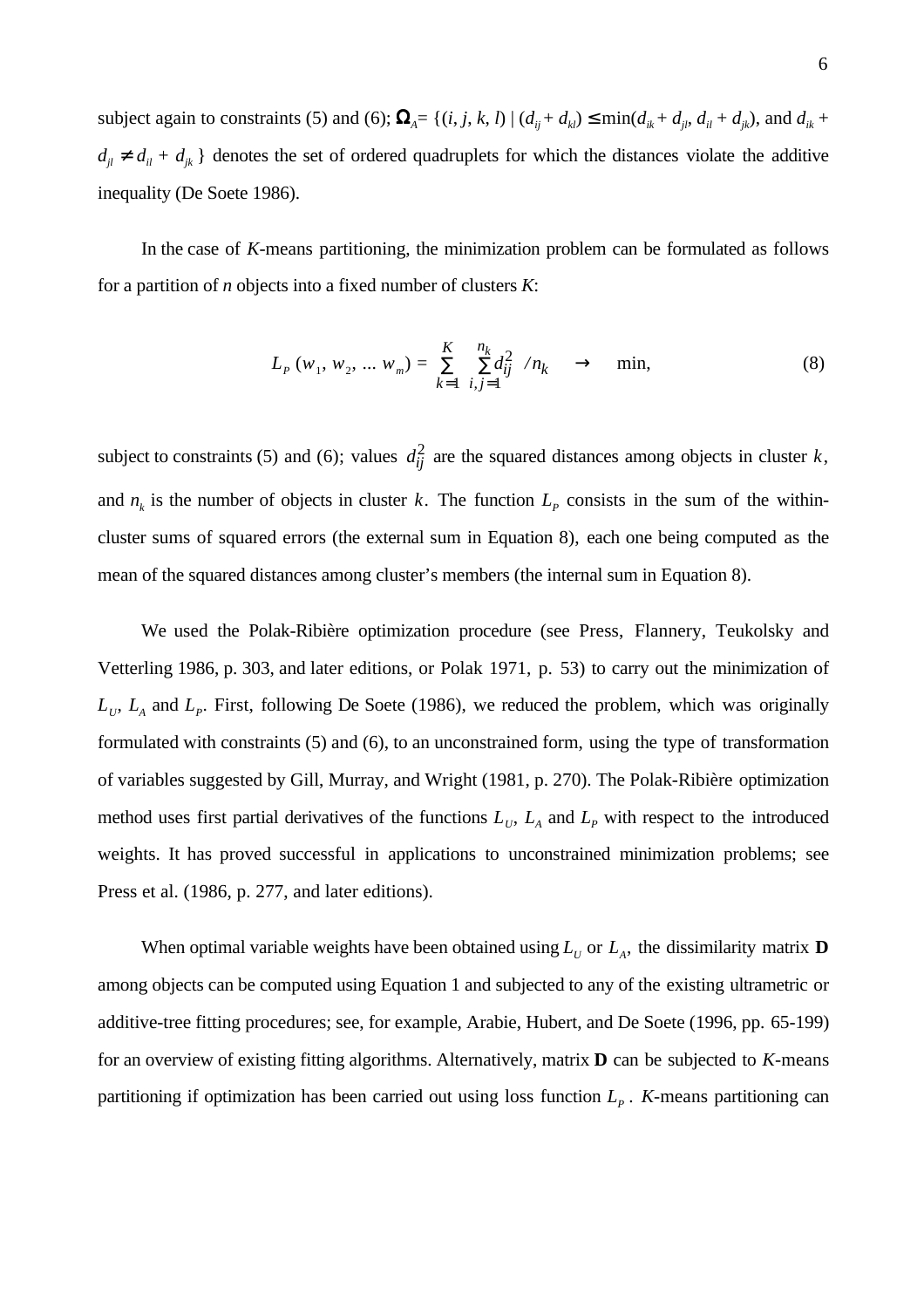be computed from either a dissimilarity matrix or a rectangular data matrix; see for instance P. Legendre and L. Legendre (1998, p. 351). The latter option is the most commonly available in computer programs. There are two ways of passing the weights on to a *K*-means algorithm: (a) one can incorporate the weights into the calculation of distances and sums of squares in the *K*-means algorithm itself, as was done in Step 2.3 of the simulation procedure for *K*-means described in Section 5.3. Or (b), one can transform **D** into a rectangular object-by-variable matrix, preferably by metric scaling (also called principal coordinate analysis, Gower 1966), prior to *K*-means partitioning. Metric scaling is the only way of totally preserving the distance relationships among objects in the subsequent *K*-means procedure; nonmetric scaling would modify the distance relationships among objects.

The optimization methods described above may sometimes produce a local instead of a global minimum of  $L_v$ ,  $L_A$ , or  $L_p$ . Hence, a good choice of initial weights is essential. While experimenting with our new program, we realized that making all weights equal to 1/*m* as an initial guess (where *m* is the number of variables), as implemented in the program OVWTRE, does not guarantee that the global minimum is always going to be reached. An interesting feature of our optimal variable weighting (OVW) program, compared to OVWTRE, is that it allows users to restart the optimization procedure any number of times, using different random initial configurations for the weights. As a consequence, OVW usually obtains better results than OVWTRE in the case of ultrametric clustering and additive tree reconstruction. Optimization for *K*means partitioning, which is offered in program OVW, is not available in OVWTRE.

An important detail not reported in De Soete (1986, 1988) is that the global minimum of  $L_A$  or  $L<sub>U</sub>$  can sometimes be reached with *several different sets* of optimal weights **w**. This nonuniqueness may lead to different dissimilarity matrices **D**, from which different clustering hierarchies or additive trees can be inferred.

Moreover, in the optimization for additive tree reconstruction, degenerate solutions, which are trivial, represent a pervasive problem. Such solutions, which consist in giving a weight of 1 to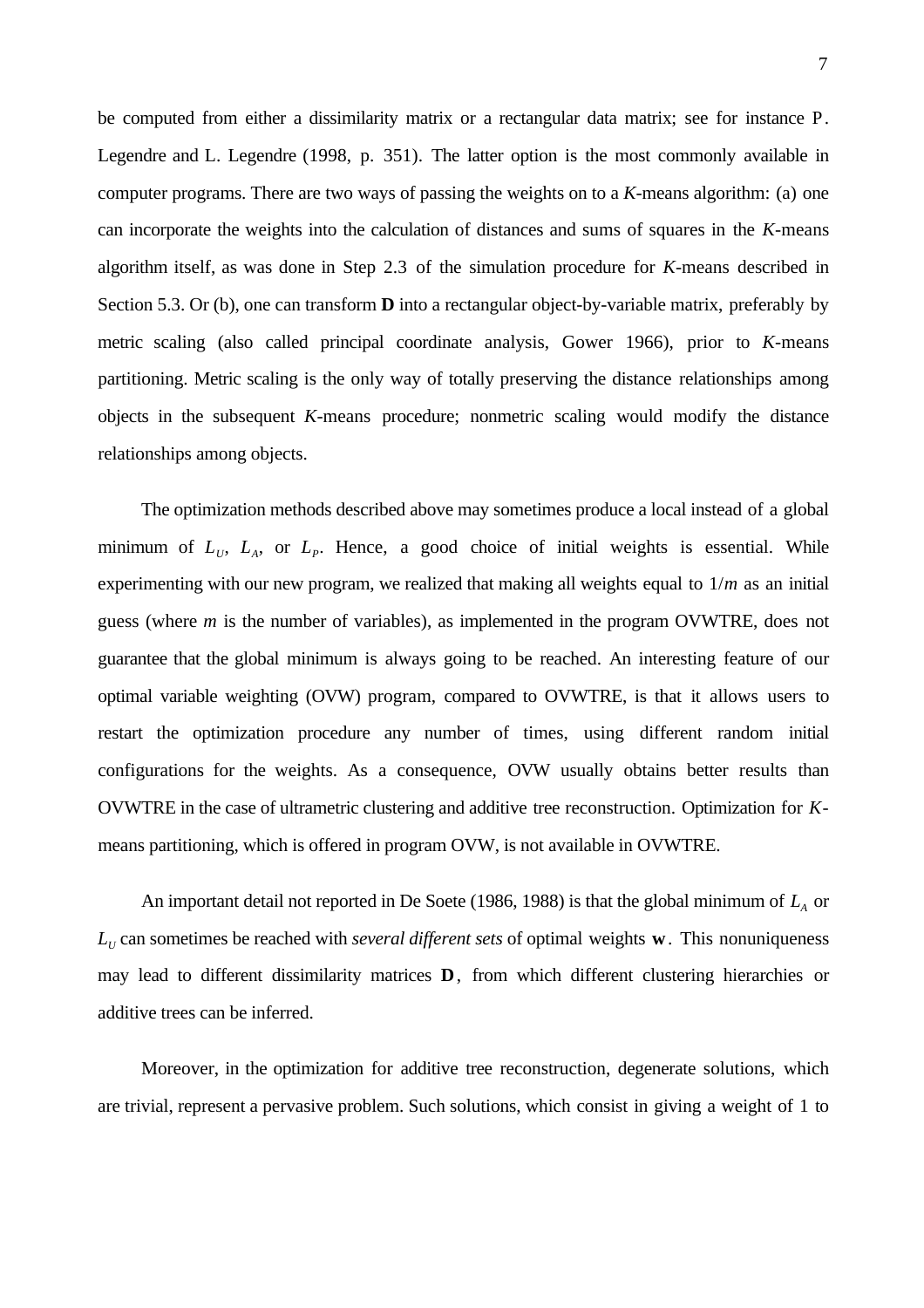any one of the variables and weights of 0 to all others, are frequently produced by De Soete's OVWTRE program. The theorem in Appendix 1 shows that any trivial solution of the type (1, 0, ..., 0),  $(0, 1, ..., 0)$ , ..., or  $(0, 0, ..., 1)$  provides a perfect fit for the additive loss function  $L<sub>A</sub>$ . In program OVW, we found a way of avoiding, where possible, this trivial solution which leads in most cases to a sub-optimal additive tree: users of the method can set a maximum value for the weight permitted for any single variable. This option effectively prevents obtaining a weight of 1 for a variable, which corresponds to a trivial solution. A numerical example in Section 4 illustrates how the program OVW works in practice.

An extensive Monte Carlo investigation of De Soete's variable weighting algorithm for hierarchical cluster analysis, based on results provided by De Soete's program OVWTRE, can be found in Milligan (1989). The simulations reported in the present study will focus on additive tree reconstruction and *K*-means partitioning.

## **3. Variants of the Optimization Problems Using Optimal Weights**

Weights could be incorporated into distance coefficients other than the Euclidean distance. For instance, the Minkowski metric, which is a generalization of the Euclidean distance in which power 2 is replaced by an arbitrary positive power  $r \ge 1$ , and power  $1/2$  is replaced by  $1/r$ , may be weighted as for the Euclidean distance (Equation 1) to refine the computation of the dissimilarity matrix. Another case is Gower's (1971) general dissimilarity coefficient; weights  $w_p$  can be included in the coefficient either to handle the presence or absence of information ( $w_p = 0$  when information about variable *p* is missing for one or the other object, or both;  $w_p = 1$  when information is present for both objects) or to represent the importance to be given to the variables when estimating the dissimilarity (Gower 1971, Equation 5, P. Legendre and L. Legendre 1998, Equation 7.20). The development of an optimal variable weighting algorithm for the Minkowski metric or Gower's coefficient is an interesting topic for further investigation. As described above, partial derivatives of the of  $L_U$ ,  $L_A$ , and  $L_P$  with respect to the weights have to be calculated for these dissimilarity coefficients. In the present paper, only the Euclidean distance is considered.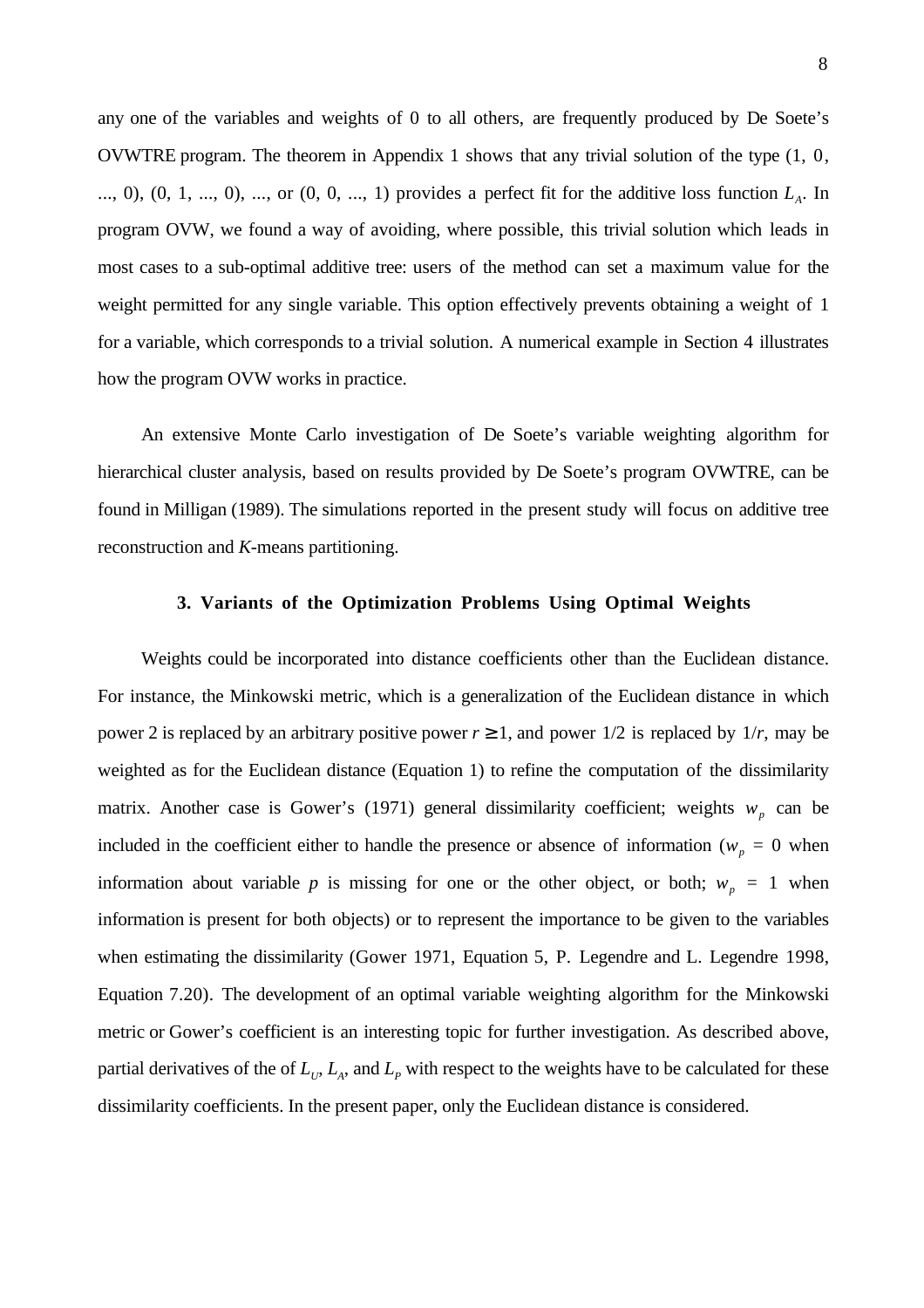Variable weighting is not desirable in all cases. The theoretical foundations of a study may indicate whether differential weighting is warranted. Least-squares partitioning methods, such as *K*-means, consider the positions of the objects in Euclidean space, where they are divided into groups. If the Euclidean distances between pairs of objects are appropriate measures of the relative positions of the objects in variable space for the problem at hand, variables should not be differentially weighted prior to partitioning. For example, in ecological studies, when species abundance data have been transformed prior to clustering or partitioning using some appropriate transformation (e.g., those proposed by P. Legendre and Gallagher, in press), the transformed variables should not be differentially weighted using the present optimal variable weighting method. But in most other cases, when weighting is not specifically addressed by substantive theory, one may assume that some of the variables are noisy and should be eliminated or downweighted.

## **4. Numerical Example**

To demonstrate the effectiveness of the OVW program, we carried out computations on the synthetic data considered by De Soete (1986) to illustrate the usefulness of his weighting procedure for ultrametric trees. De Soete's data, reported in Table 1, possess a clear predefined structure; the first two variables perfectly determine the separation of the objects into clusters. The three clusters  $\{1, 2, 3, 4\}, \{5, 6, 7, 8\}$  and  $\{9, 10, 11, 12\}$  can easily be deduced from the first two variables which have a clear partitioning structure. The values in variables 3 and 4 are uniform random deviates, unrelated to the other variables and, thus, should not be taken into account when creating the cluster structure, which should be based solely on variables 1 and 2. We will apply to this data set the variable weighting algorithm designed for *additive* and for *ultrametric* clustering as implemented in OVW; note that in his paper, De Soete (1986) only applied the optimal variable weighting procedure for *ultrametric trees* to this data set.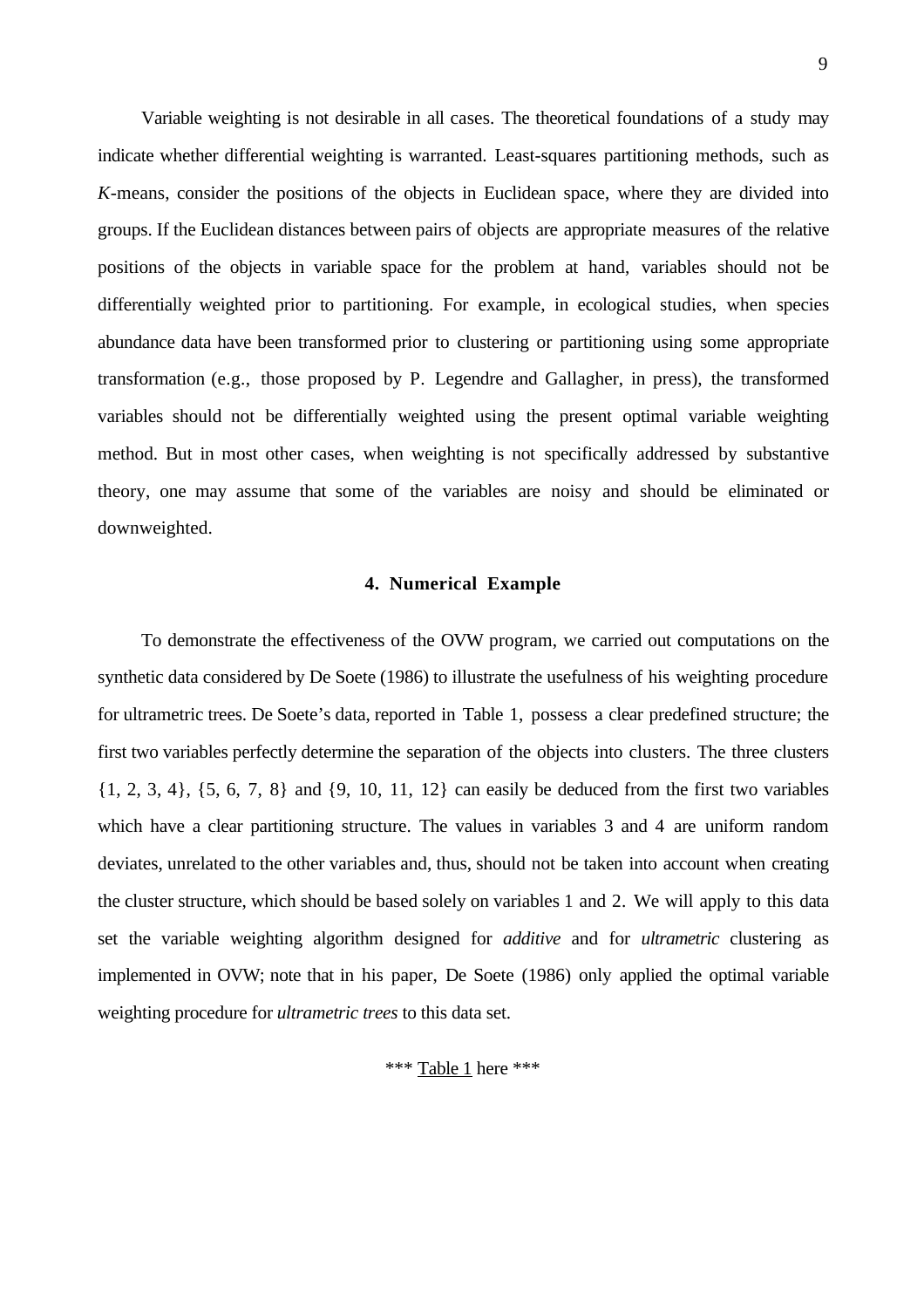First consider the case of the additive tree clustering. Results were produced by OVW using the following options: (a) the optimization procedure was restarted 10 times with different initial estimates; (b) to avoid a trivial solution when a weight of 1 was assigned to a single variable, the maximum allowed weight of a single variable was set to 0.9 (in fact, to force the program to skip a trivial solution, we could choose any other value smaller than 1). The following vector of optimal weights **w** was obtained:  $w_1=0.395$ ,  $w_2=0.605$ ,  $w_3=0.0$ ,  $w_4=0.0$ ; the value of the objective function  $L<sub>A</sub>$  dropped from 0.329523 (when all weights were equal to 0.25) to 0.000007 (for the optimum weights). The correct additive tree structure effectively separating the three clusters could be found from the matrix of weighted distances provided by the program. For the same data set, De Soete's OVWTRE program failed to provide relevant results with the additive tree clustering option and produced only a trivial solution with  $w_1=0.0$ ,  $w_2=0.0$ ,  $w_3=1.0$ ,  $w_4=0.0$ ; the corresponding value of  $L_A$  was 0.

However, when OVWTRE was launched with the ultrametric clustering option, it was able to discover a good classification, finding the following set of optimal weights:  $w_1=0.558$ ,  $w_2=0.439$ ,  $w_3$ =0.000,  $w_4$ =0.003. Running the OVW program with the ultrametric clustering option provided a different set of optimal weights:  $w_1 = 0.708$ ,  $w_2 = 0.292$ ,  $w_3 = 0.000$ ,  $w_4 = 0.000$ , which also led to the correct classification.

Finally, when OVW was run on the data from Table 1 using the *K*-means partitioning option, with a correct partition vector supplied to the program separating the 12 objects into 3 groups as  $(1, 1)$ 1, 1, 1, 2, 2, 2, 2, 3, 3, 3, 3), our *K*-means variable weighting procedure detected the 'noisy' variables in the data and assigned weights of zero to variables 3 and 4. The optimal weights assigned to variables 1 and 2 were respectively 0.906 and 0.094, after 10 starts of the optimization procedure using different initial random configurations for the weights, whereas the minimum value of the objective function  $L_p$  dropped from 1.815205 for all weights equal to 0.000000 for the optimal weights. When an incorrect classification vector (1, 2, 3, 1, 2, 3, 1, 2, 3, 1, 2, 3) was supplied to OVW, the following weights were obtained for the four variables:  $w_1=0.909$ ,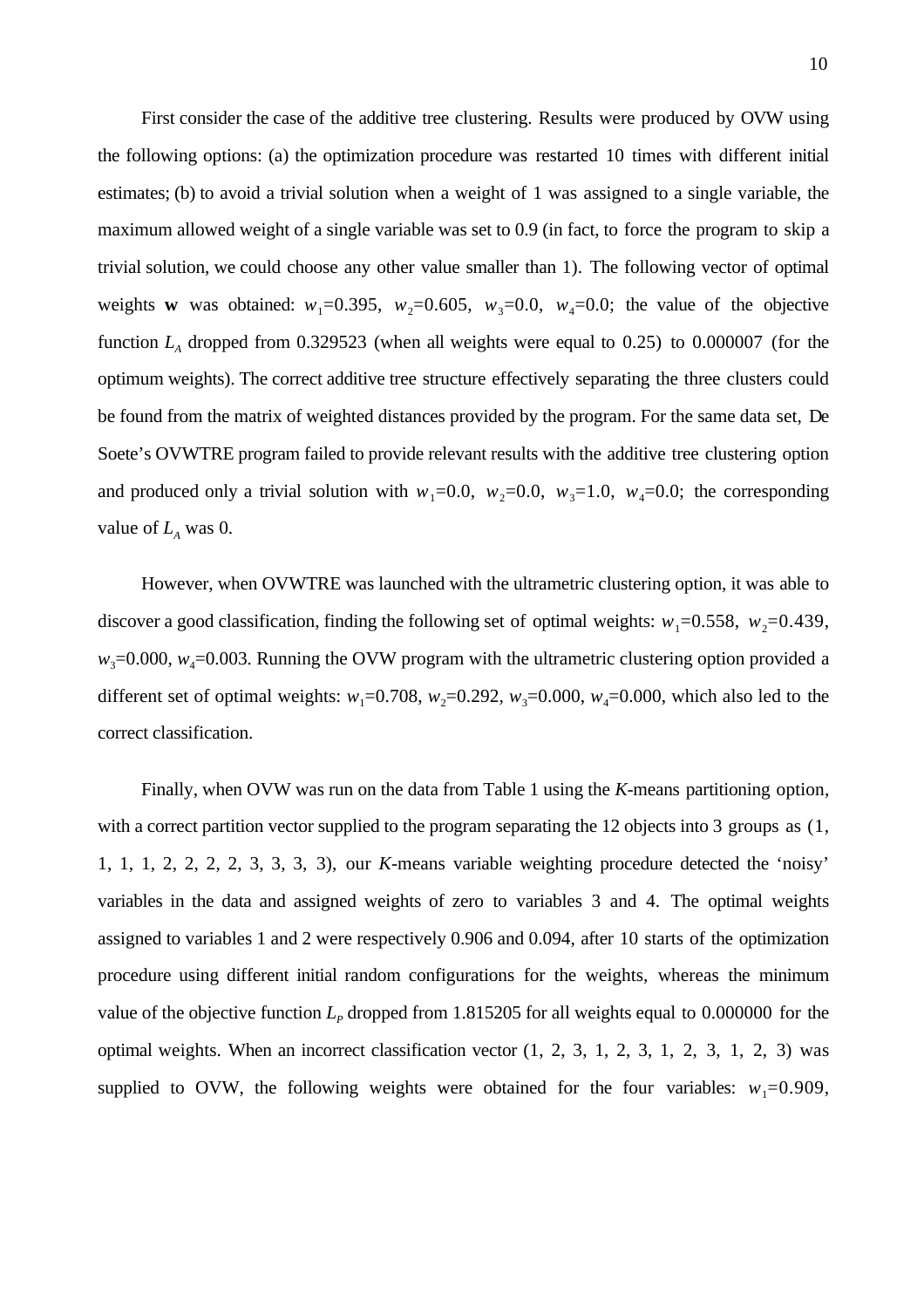$w_2$ =0.091,  $w_3$ =0.000,  $w_4$ =0.000; the minimum value of the objective function  $L_p$  corresponding to the solution was 0.937442. This value, which is remote from 0, indicated that the classification vector supplied to the program was not optimal.

The classification structures obtained for the data of Table 1 using optimal weights computed by OVW are depicted in Figure 1. The dendrogram is represented in Part A, the additive tree in Part B, and the *K*-means clusters in Part C of the Figure. In the dendrogram and the additive tree, the interior nodes are numbered 13 to 22.

## \*\*\* Figure 1 here \*\*\*

## **5. Monte Carlo Studies**

We carried out Monte Carlo simulations to identify the situations where the variable weighting algorithms would represent an advantage. We conducted extensive studies for the variable weighting algorithms in the context of additive tree reconstruction and *K*-means partitioning. We did not repeat the simulations published by Milligan (1989) for ultrametric clustering because the algorithm implemented in our OVW program is merely an improvement over that proposed by De Soete (1986, 1988) and used by Milligan (1989) for his simulations.

In contrast to additive tree reconstruction, the ultrametric clustering loss function  $L<sub>U</sub>$  is not impaired by degenerate solutions consisting of assigning a weight of 1 to a single variable. However,  $L_U$  may possess several local minima. Milligan (1989) showed that the solutions obtained when using all equal weights as the starting set of weights in OVWTRE enabled good detection of 'noisy' variables. Unfortunately, the OVWTRE program proposes only one solution to the user, who receives no information from the program about the number of local minima and the combinations of weights that correspond to them. Using our OVW program, we conducted a brief exploration (not presented in detail) of the number and characteristics of the local minima that could be reached by  $L_{U}$ . When analyzing data sets that did not possess a clear cluster separation structure,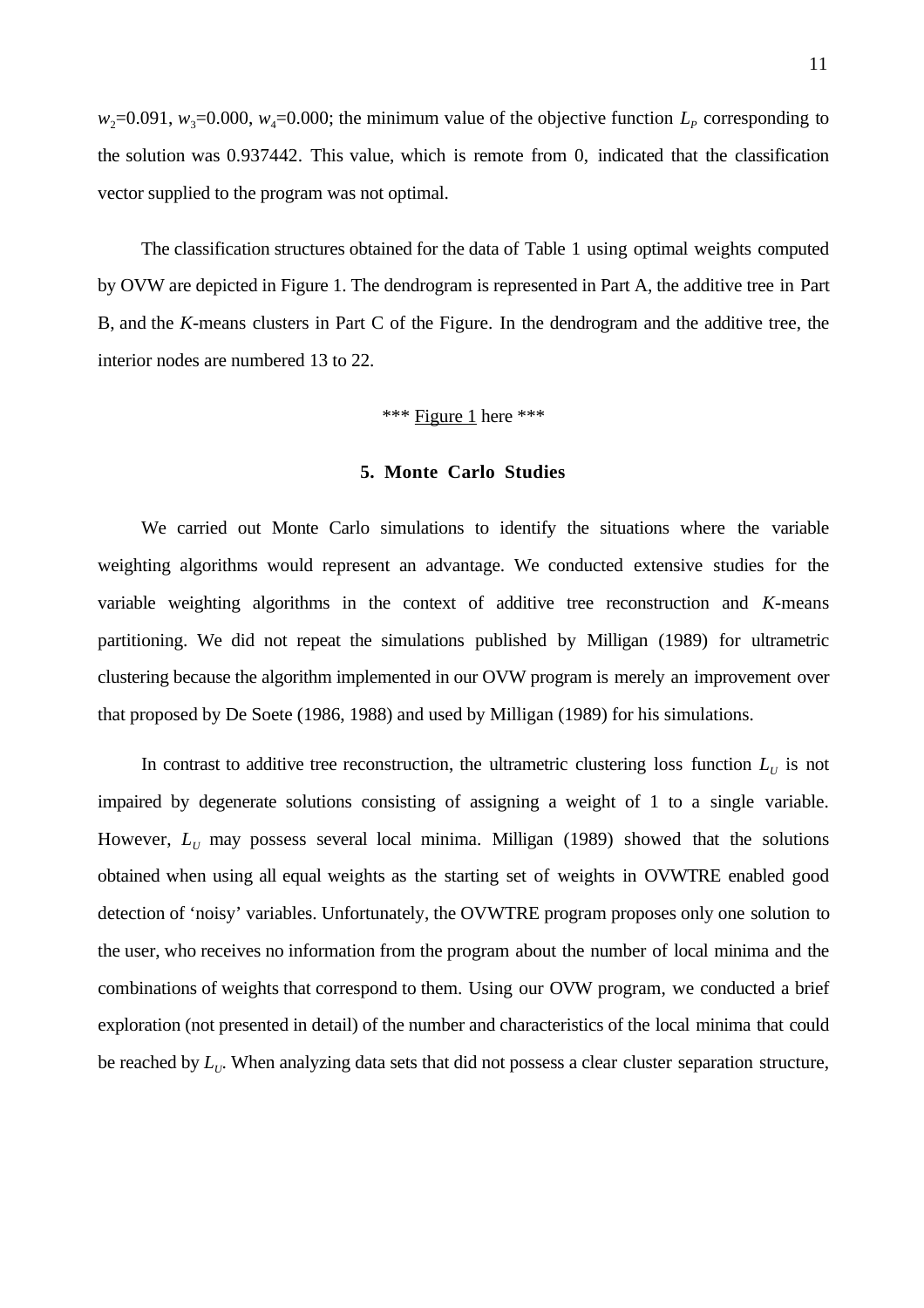several local minima were usually found by OVW. Interestingly, each of the local minima usually identified the 'noisy' variables by assigning them weights of 0.

## **5.1 Additive Tree Simulations: Data Generation and Error Conditions**

Our simulation study was designed as follows. The objective was to examine the ability of our additive tree weighting procedure to recover a variety of known underlying structures and to eliminate noise variables.

1. First, we generated random matrices **Y**(*n*x*m*) containing measurements of *n* objects on *m* variables. These matrices corresponded to an evolutionary process modeled by an additive tree. Matrices **Y** were of sizes: 8x4, 8x6, 8x8; 16x4, 16x10, 16x16; and 24x4, 24x14, 24x24. To obtain these random object-by-variable matrices, we first generated corresponding random additive binary trees using the algorithm of Pruzansky, Tversky, and Carroll (1982). In these trees, each leaf, or vertex of degree one, was associated with an object. Each tree was rooted using an internal vertex located in the center of the longest path of the tree.

Quantitative vectors of length *m*, where *m* is the number of variables, were then "evolved" along the trees, from the root and up, providing random realizations at each level of the tree up to the level of the leaves (objects). In each tree, we started with a sequence  $\mathbf{v}_r$  of  $m$  0's associated with the root. The values in vectors  $\mathbf{v}_{11}$  and  $\mathbf{v}_{12}$  associated with the root's two successors were obtained using the following formula:  $v_{11,i}$  and  $v_{12,i} = v_{r,i} + ran_i$ , where ran was a vector of variables drawn from a random normal generator with mean zero. The standard deviation of each entry "*ran*<sub>i</sub>" was equal to  $10^{(1 - Level)}$ , where the *Level* variable showed the level of the vertex under consideration, relative to the root. *Level* was equal to 1 in the case of  $\mathbf{v}_{11}$  and  $\mathbf{v}_{12}$ , 2 for their successors, and so on. Thus proceeding, we attributed a particular sequence  $\mathbf{v}_v$  to each vertex  $v$  of the tree. The set of sequences  $\mathbf{v}_L$ , associated with the set of *n* leaves *L* of the tree, formed the object-by-variable matrix **Y** of size *n* by *m*. This matrix was used in Step 2 (below). When required, different types of noise were added to **Y**, as described below.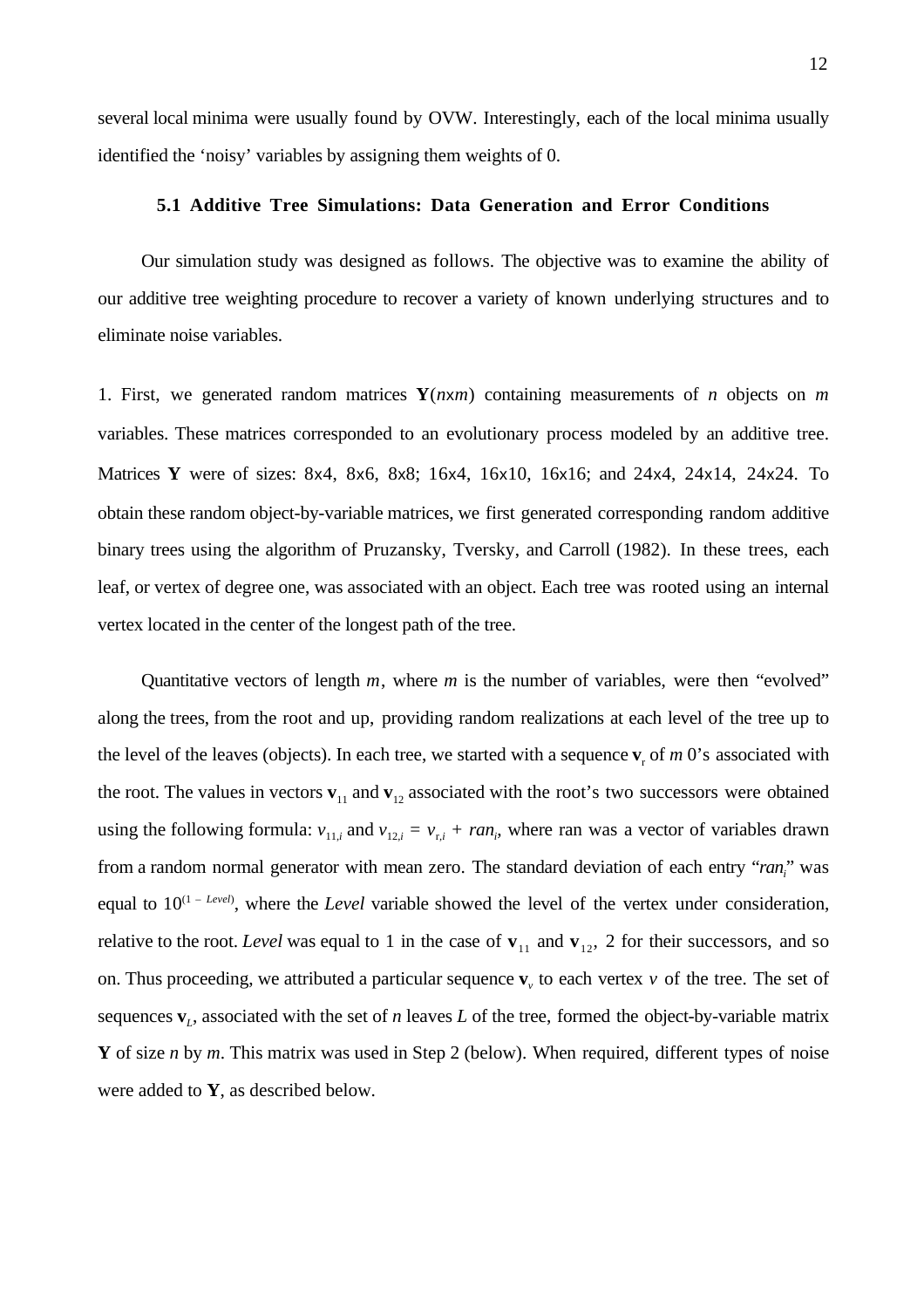Note that the farther we were from the root, the smaller was the difference in the pairs of sequences located side by side. The greatest amount of variability was generated among the sequences closest to the root. There were two reasons for using this type of additive trees in our simulations: first, this structure corresponds to the widely recognized biological fact that there is, in nature, more variability among higher taxa (e.g., orders and phyla) than among species or genera. Likewise, in a Euclidean ordination space, there is more variation among the centroids of the major groups than among the centroids of the smaller groups nested into them. Secondly, after a number of trials conducted with different types of trees, only the trees possessing the structure described above were properly reconstructed by the additive tree fitting methods. These methods took as input distance matrices **D** obtained from the object-by-variable matrices **Y** using all equal weights in Equation 1.

2. Given a rectangular data matrix **Y** containing a set of vectors corresponding to the leaves of a true tree *TT*, we computed optimal variable weights  $\mathbf{w} = \{w_1, w_2, \dots, w_m\}$ , using our algorithm OVW, such that the weighted matrix of dissimilarities among objects,  $\mathbf{D}_{w} = [d_{ij}]$ , defined by Equation 1 optimally satisfied the four-point condition. In parallel, we computed the dissimilarity matrix  $D_1$  using all weights equal in Equation 1. Then, we inferred additive trees  $T_w$  and  $T_1$  from dissimilarities  $\mathbf{D}_w$  and  $\mathbf{D}_1$ , respectively, by using each of the following tree fitting methods, as implemented in the T-REX software (Makarenkov and Casgrain 2000; Makarenkov 2001): ADDTREE by Sattath and Tversky (1977), Neighbor Joining by Saitou and Nei (1987), and the Method of Weights by Makarenkov and Leclerc (1999).

To assess the fit provided by each method, we used one topological and one metric criterion. We computed the value of the Robinson and Foulds (1981) topological distance between the true tree *TT* and the inferred trees  $T_w$  and  $T_1$ , as well as the value of the cophenetic correlation coefficient (Sokal and Rohlf 1962) between the true tree metric matrix **TT** associated with the true tree *TT* and the values of the tree metric matrices  $T_w$  and  $T_1$ , associated with the inferred trees  $T_w$ and  $T_1$ , respectively. **TT** was obtained by computing by least squares the edge lengths along the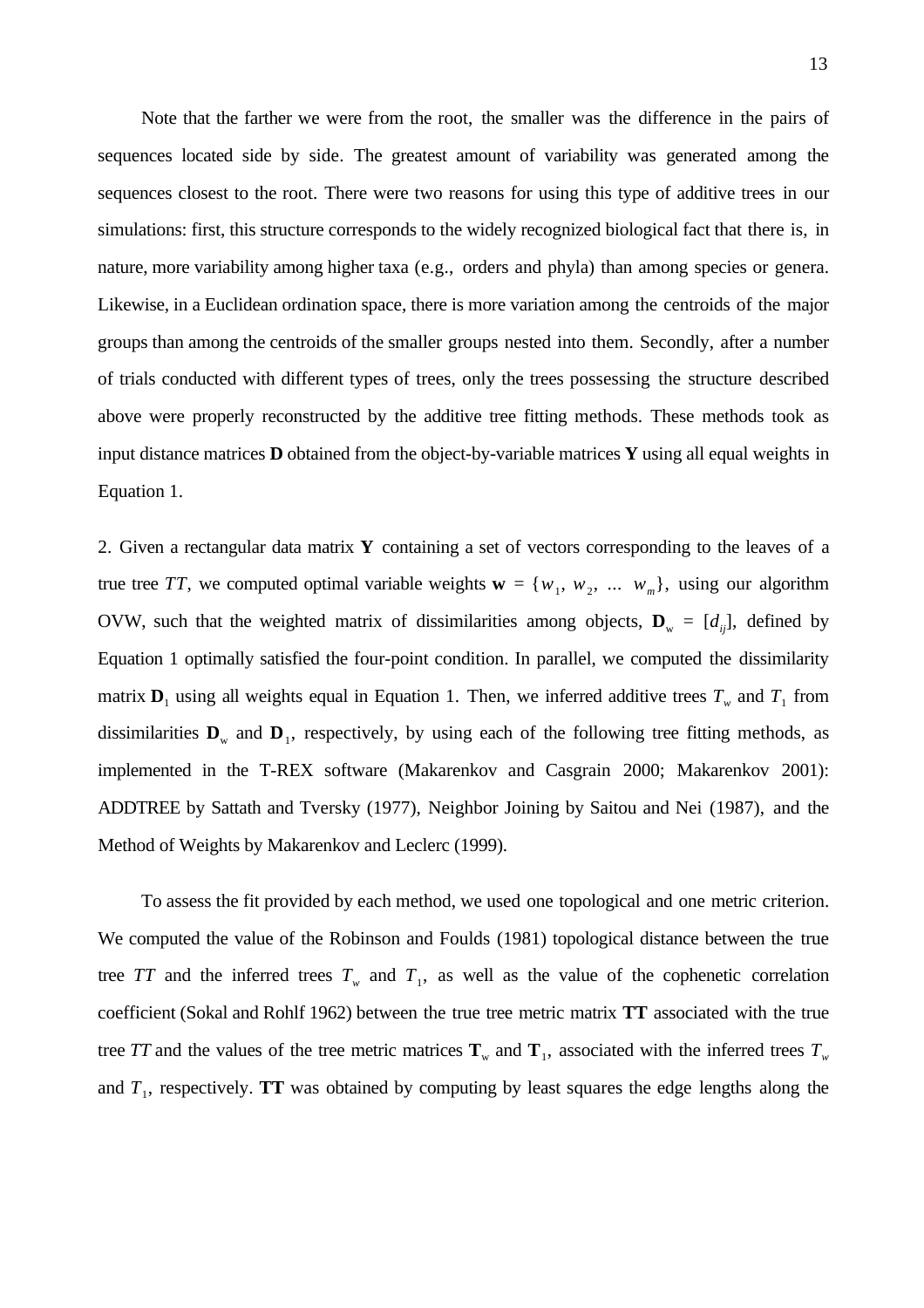true tree *TT* corresponding to the dissimilarity values in  $D_1$ ; see Makarenkov and Leclerc (1999) for an overview of this technique.

3. As in Milligan's (1989) study on ultrametric clustering, we carried out simulations for 100 data sets with 6 different types of errors added to the initial object-by-variable matrix **Y**. The following error conditions (EC) were considered:

• *EC1: Error-free data.*

The first condition corresponded to the error-free data contained in matrix **Y**.

• *EC2: Inclusion in the data sets of 25% outliers.*

The second error condition involved replacing 25% of the real objects in the data set by outliers. A randomly selected object **y** from **Y** was replaced by an outlier whose values, denoted *out<sub>j</sub>* (*j* = 1, ..., *m*), were obtained using the following formula:  $out_j = y_j + ran_j$ , where "ran" is a vector of variables drawn at random from a normal distribution with mean zero. The standard deviation of each entry in "**ran**" was equal to  $10^{(2 - Level)}$  where, as above, *Level* showed the level of the object under consideration, relative to the root of the true tree *TT*. Hence, the standard deviation of a random variable added to an outlier was 10 times larger than the standard deviation of the replaced object. The outlier condition used in our study was different from that used by Milligan (1989) who *added* additional objects to the observed data matrices. One would expect the outliers to cause greater perturbation in our strategy than in Milligan's (1989) work. This strategy also provides greater comparability of the simulation results because the number of objects remains the same in all simulations of a series reported in Table 2.

• *EC3: Perturbation of the error-free coordinate values.*

The third error condition involved perturbing the error-free coordinate values. For  $y_{ij}$ representing the error-free coordinate value for object *i* on variable *j*, the error-perturbed value  $e_{ij}$ was computed as  $e_{ij} = y_{ij} + 2ra_n$  where "*ran<sub>ij</sub>*" was a noise value drawn at random from a normal distribution with mean zero and standard deviation  $10^{(1 - Level)}$ ; *Level* is the level of point *i* relative to the root of the true tree *TT*.

• *EC4-EC6: Addition of 1, 2 or 3 random noise dimensions (variables).*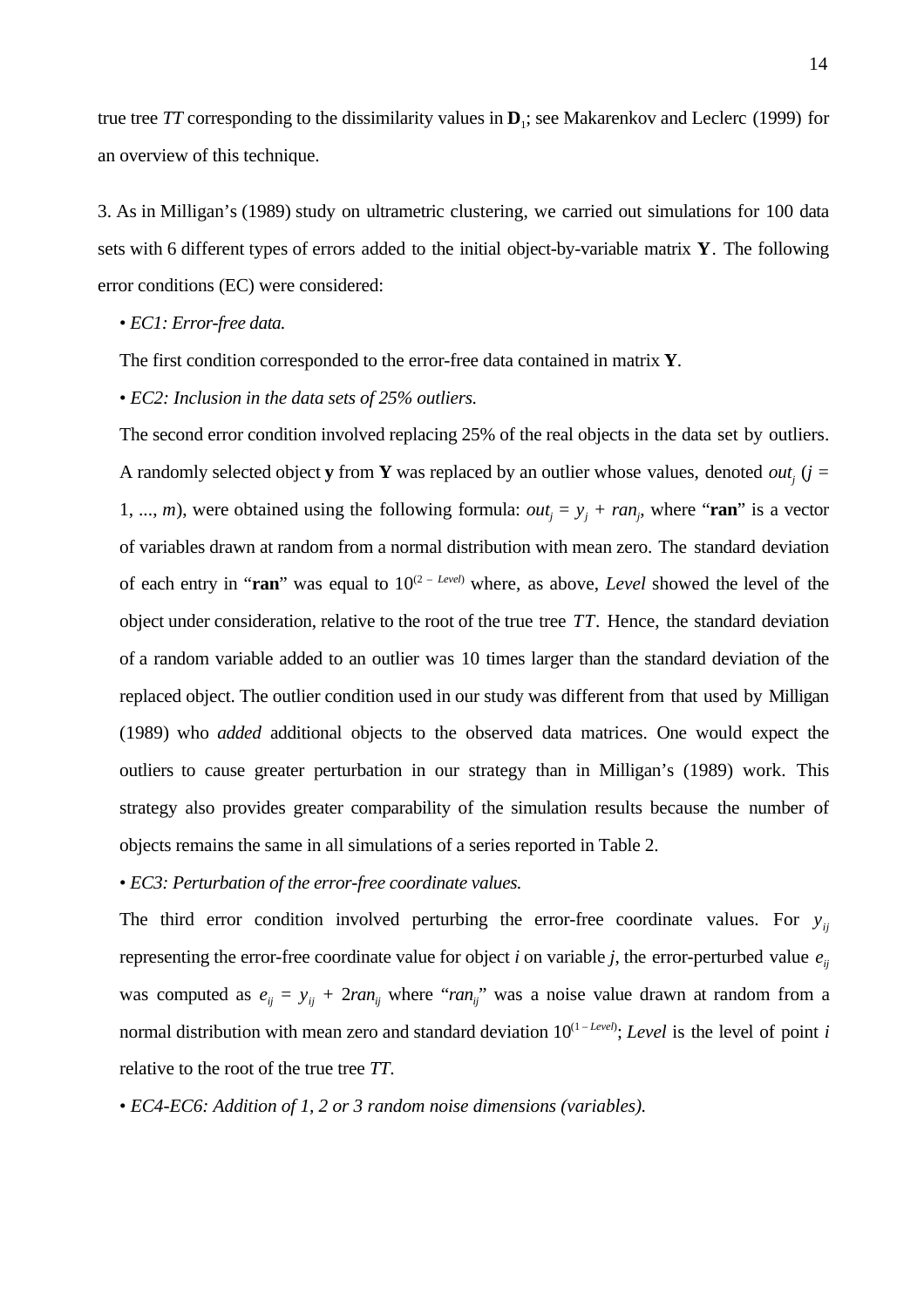Error conditions 4, 5, and 6 involved the addition of 1, 2, or 3 random noise dimensions to the basic variables which defined an additive tree structure in 4 to 24-dimensional space. The coordinates of the noise variables were drawn at random from a normal distribution with mean zero and the same standard deviation as in the error-free object-by-variable matrix **Y**.

#### **5.2 Additive Tree Simulations: Results**

Tables 2 and 3 report the mean values of the cophenetic correlation coefficients and the Robinson and Foulds (1981) topological distances obtained after 100 simulations, using the different types of error conditions described above. The maximum value of the cophenetic correlation coefficient, indicating maximum fit, is 1. The Robinson and Foulds distance corresponds to the number of bipartitions of the true tree which are not found in the inferred tree, plus the number of bipartitions of the inferred tree not found in the true tree. The maximum value of this distance between two binary trees with *n* leaves (representing *n* objects) is  $2n-6$  in the case of different topologies, whereas the minimum value corresponding to topologically equivalent trees is 0. Actually, the Robinson and Foulds distances reported in Tables 2 and 3 were divided by the maximum value, 2*n*–6, in order to provide a measure bounded in the interval [0, 1]. The cophenetic correlation (Cor) was computed between matrix **TT** and either  $T_1$  or  $T_w$ , whereas the Robinson and Foulds distance (RF) was computed between the true tree TT and the inferred trees  $T_1$  or  $T_w$ . The recovery values obtained by the tree fitting methods ADDTREE, NJ, and MW were very similar, according to the cophenetic correlation coefficient and the topological distance. The greatest difference among the three methods for the average cophenetic correlation, after 100 simulations, was 0.012 in the unweighted and 0.009 in the weighted case. Turning to the average Robinson and Foulds topological distance, the greatest difference was 0.071 in the unweighted and 0.066 in the weighted case. Thus, in Tables 2 and 3 we only report the results provided by NJ which is at the moment the most popular additive tree fitting algorithm.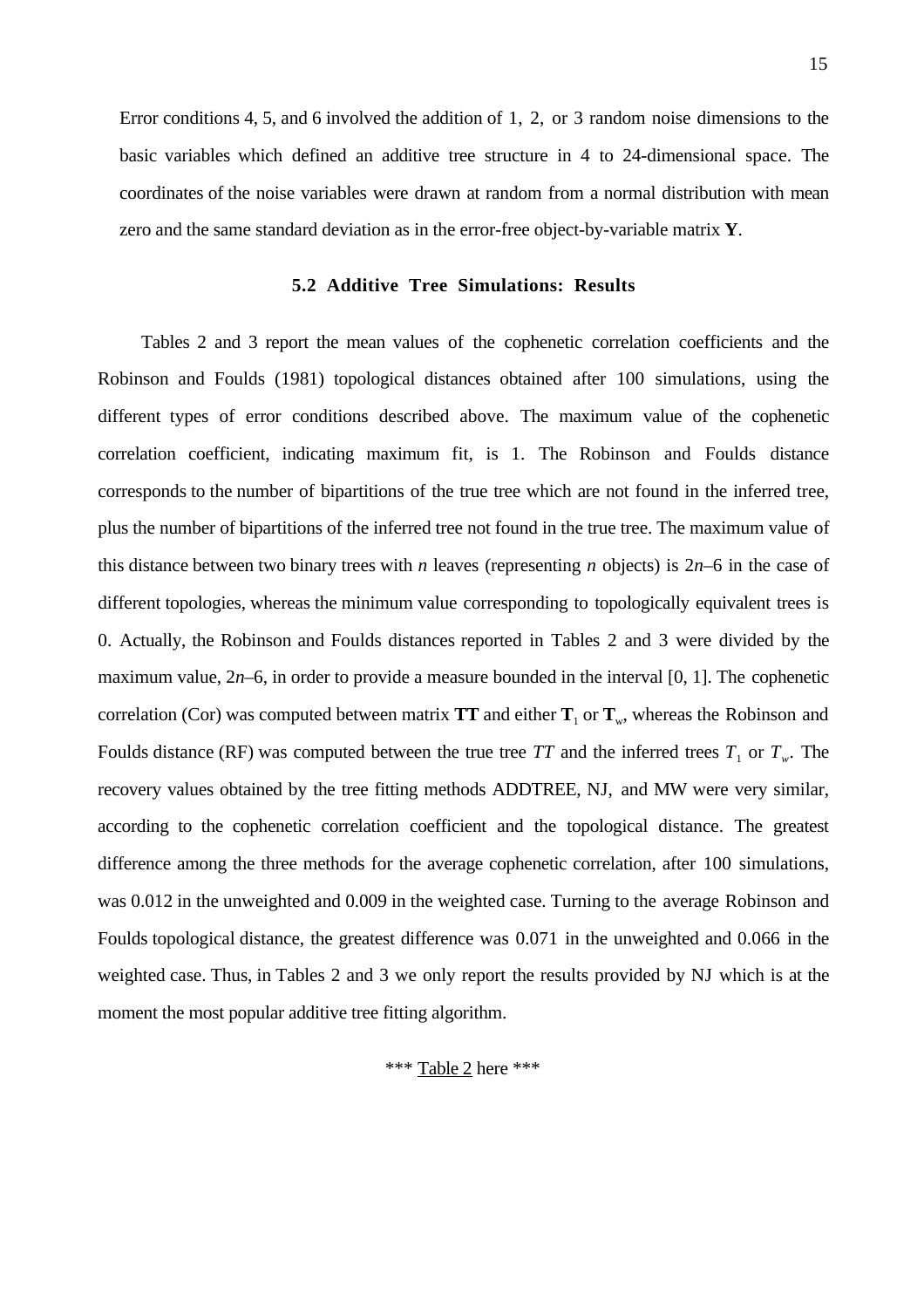The first series of simulations were undertaken using error-free data, data with outliers, and error-perturbed data (see Table 2). The OVW program was run with the following parameters: the number of restarts (the number of different input configurations for the weights) of the variable weighting algorithm for each data set was set to 50, whereas the maximum weight value for any variable was set to 0.5. In the rare cases when OVW failed to provide a solution fulfilling the latter condition, we imposed a solution consisting of all weights equal. Examination of columns 3 and 4 of Table 2 shows that recovery of the additive tree structure was almost perfect when equal weights were assigned to all variables with error-free data. Recovery results in columns 5 and 6 correspond to the case where the optimal weighting algorithm was used on error-free data. There is a small decrease in recovery when the number of variables is high and the number of objects is small.

The following four columns of Table 2 provide information about the impact of error on the reconstruction of additive trees. In the columns corresponding to the presence of outliers, recovery for optimal weights dropped, compared to the equal-weight case. This finding was especially important when a large number of variables were considered. The results with the error-perturbed variables are reported in the last four columns of Table 2 and are similar to the results with outliers: the larger the number of variables, the worse the OVW results.

# \*\*\* Table 3 here \*\*\*

The next types of data used in the study involved 1, 2, or 3 random noise variables which contributed no information to the additive tree structure. The mean recovery values for these conditions are presented in Table 3. There is a dramatic deterioration of the results for both criteria as the number of noise dimensions increases, compared to the error-free condition (Table 2). However, the optimal weights found by OVW allowed in most cases a significant improvement over the results obtained using equal weights. The topological improvement, measured by the Robinson and Foulds (RF) distance, is the most striking. The average gain in recovery for the topological distance across numbers of objects and variables in Table 3 obtained using optimal weights, compared to equal weights, was 0.263 for one noise dimension, 0.233 for two noise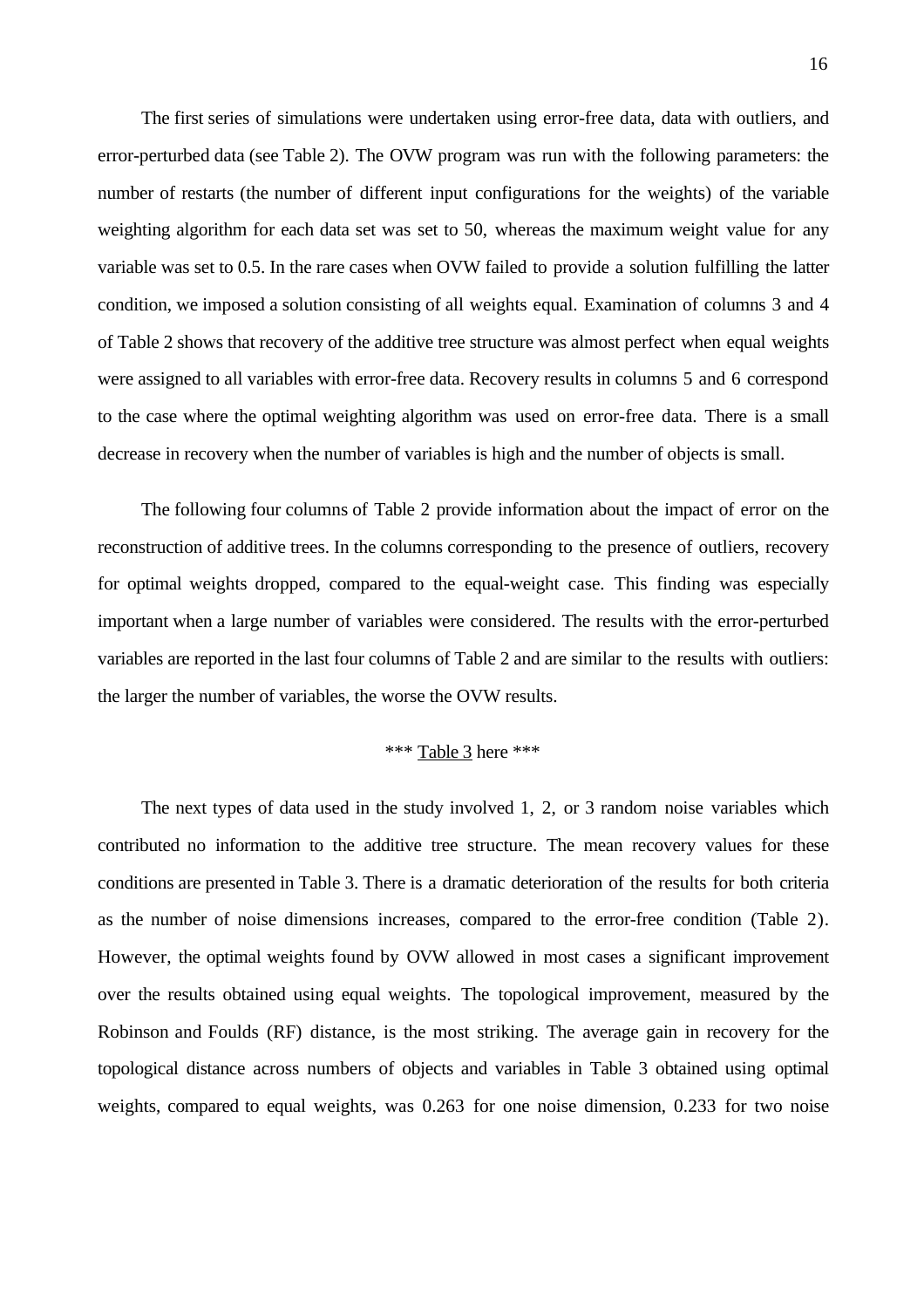dimensions, and 0.231 for three random noise dimensions. In most cases, OVW allowed recognition of noise variables by assigning them weights very close to 0. Of course, the trees constructed using optimal weights were not perfect, with sometimes as much as half their topology wrongly reconstructed (RF coefficients near 0.5, as in the results for 16 and 24 objects). However, the correctly reconstructed parts of the trees mainly comprised the edges located near the tree's roots, which is indeed the most informative part of a tree. Improvement from OVW, as measured by the cophenetic correlation (Cor), was large when the number of noise dimensions was large compared to the total number of variables; Cor was smaller when the noise dimensions represented but a small fraction of the number of variables.

The conclusions to be drawn from the results presented in Tables 2 and 3 are similar to those stated by Milligan (1989) for the ultrametric weighting procedure. First, the additive variable weighting algorithm should be used for analyzing data susceptible of comprising some noisy or masking variables. Second, if the data are perfectly error-free or involve lightly error-perturbed factors or outliers, no weighting should be used in the distance measure (Equation 1) prior to fitting an additive tree. However, if the data comprise compounded errors, for example outliers with some noise variables, the variable weighting technique is preferable.

#### **5.3** *K***-means Simulations: Data Generation and Error Conditions**

Another Monte Carlo study was conducted for the optimal weighting algorithm for *K*-means partitioning presented in Section 3. As in the case of the additive tree simulations, the presentation starts with an overview of the data generation strategy.

1. We generated random matrices **Y**(*n*x*m*) containing measurements of *n* objects on *m* variables. Each data matrix defined a number of clusters in *m*-dimensional space. In the present study, matrices **Y** were of sizes: 10x2, 10x4, 10x6; 25x2, 25x4, 25x6; 50x2, 50x4, 50x6; 100x10; and 200x10. To generate the data, we used a modified version of the program developed by Milligan (1985) and later used by Milligan (1989) for generation of clustered data. We modified the source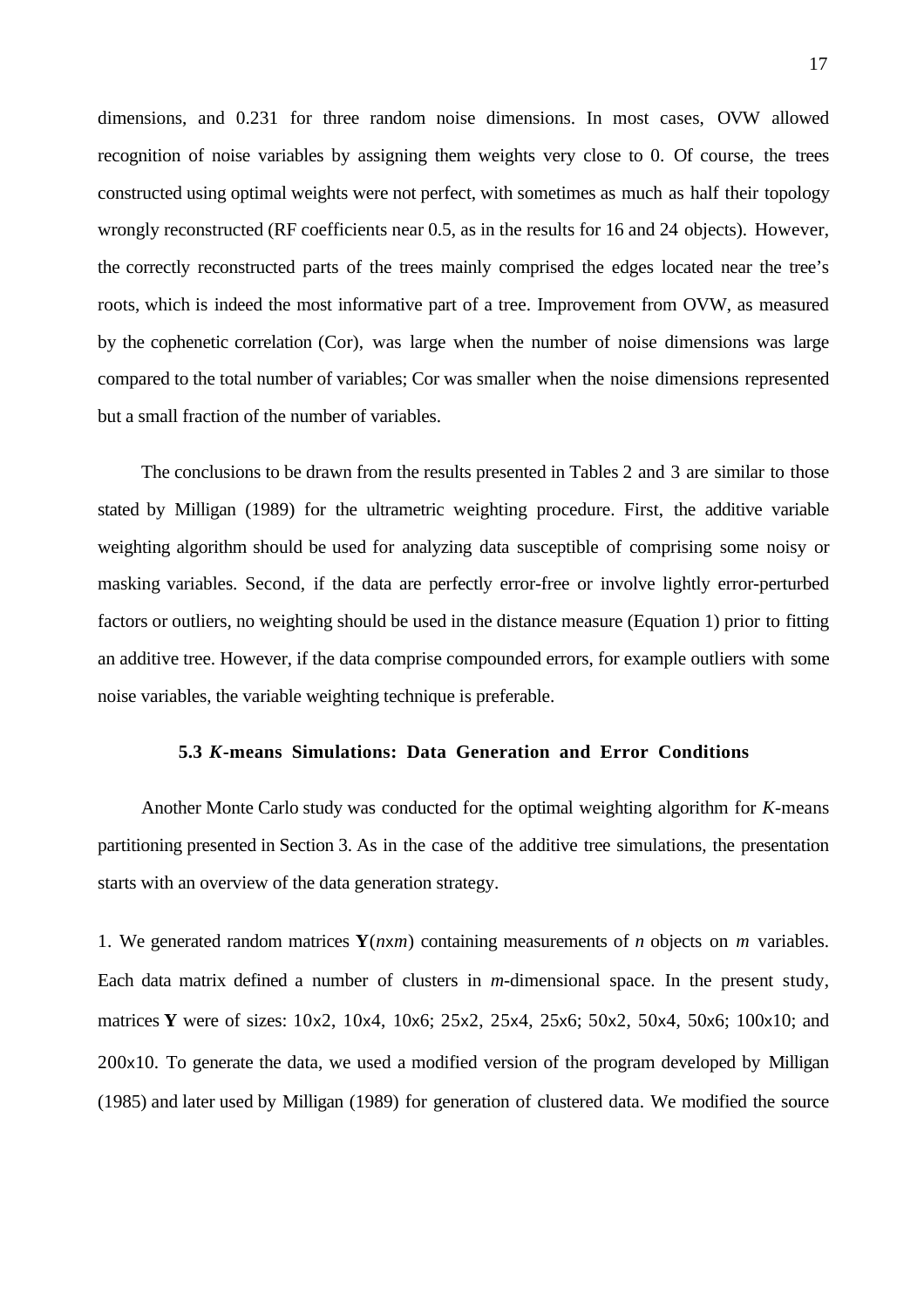code of Milligan's program, which is available on the Classification Society of North America's WWWeb site at URL <http://www.pitt.edu/~csna/Milligan/readme.html>, to make it possible to generate data containing the number of objects, variables, and clusters necessary for our simulations; the modifications did not imply any important change to Milligan's data generation procedure. Milligan's method allows the creation of 2 to 5 clusters in an *m*-dimensional Euclidean space. To ensure a minimum of separation, the clusters are designed to be nonoverlapping on the first dimension. Cluster boundaries can overlap along any or all the other variables of the space. As such, the generated error-free clusters possessed the properties of internal cohesion and external isolation and hence satisfied the definition of natural clusters as given by Cormack (1971), Everitt (1993, Chapter 1) and others.

2. Our optimal variable weighting algorithm applied to *K*-means partitioning requires as input an object-by-variable matrix **Y** as well as a vector of initial assignment of objects to clusters. Because in real-life situations we only possess the object-by-variable matrix and (usually) not the vector of object assignments, we imposed the same restriction on the input data in our simulations: we assumed that the vector of object assignments was unknown. To approach this issue we adopted the algorithmic strategy described below. Although this strategy does not guarantee optimal results, it implements the concept comparably to the analysis of real data sets. Partitioning was done using the program K-MEANS by P. Legendre (2000). This program implements a standard two-step alternating least-squares *K*-means algorithm which iterates between calculation of cluster centroids and assignment of objects to the centroids. At the beginning of an analysis, the objects are assigned at random to the clusters; the number of random assignments of the objects to clusters was fixed to 5 in the simulations. The programs allows users to search through different values of *K* in a cascade, starting with  $K_1$  groups and ending with  $K_2$  groups, with  $K_1 \ge K_2$ ;  $K_1 = 10$  and  $K_2 = 2$ were used in the simulations. In the cascade from a larger to the next smaller number of groups, the two closest groups are identified and fused. Then the alternating least-squares algorithm is run until convergence, reallocating objects to the groups. For each number of groups (*K*), the Calinski-Harabasz (1974) pseudo-*F*-statistic was computed. We were interested in finding the number of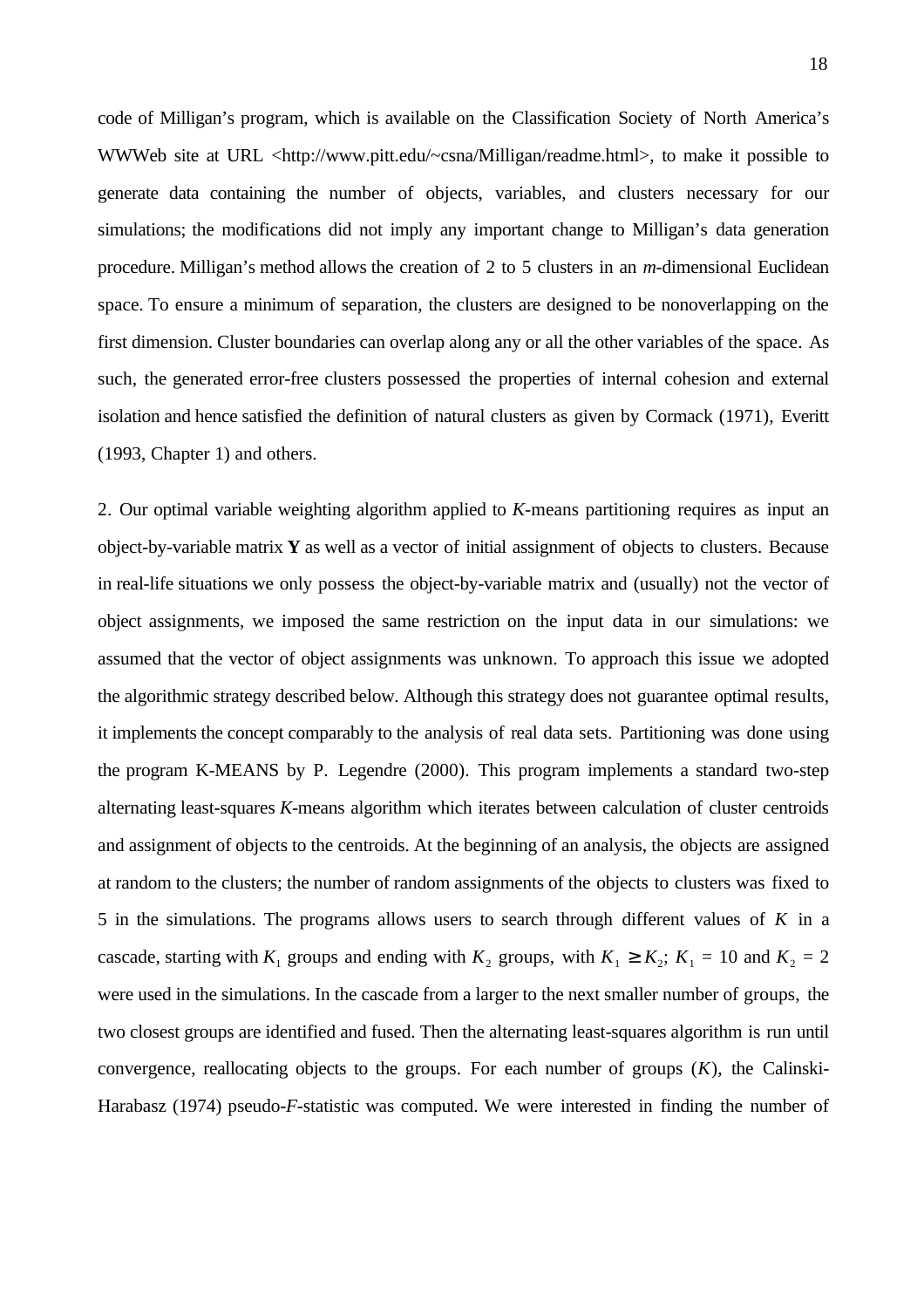groups, *K*, for which the Calinski-Harabasz criterion was maximum; this value of *K* corresponded to the most compact set of groups. In a simulation study involving 30 stopping rules for cluster analysis, Milligan and Cooper (1985) found that the Calinski-Harabasz criterion was the one most often recovering the correct number of groups. The K-MEANS program can perform either unweighted or weighted optimization. In the latter case, the vector of weights associated with the variables can be supplied by the user. The simulation strategy was the following:

2.1. Run *K*-means partitioning on **Y**, as described above, with equal weights for all variables. Cluster membership for the number of clusters corresponding to the maximum value of the Calinski-Harabasz criterion is written out to vector **P**1.

2.2 Using **Y** and  $P_1$  as input parameters to the OVW program, compute the optimal variable weights  $\mathbf{w} = \{w_1, w_2, \dots w_m\}$  that minimize the *K*-means objective function  $L_p$ .

2.3. Compute a new *K*-means partition for **Y** using the vector of optimum weights **w** found in the previous step. Vector  $P_w$  describes the new group membership.

2.4. Vector  $\mathbf{P}^*$  describes the true cluster partition of the *n* objects among the *K* groups. This partition is specified by the data generation program. To assess the quality of the cluster recovery, we compare  $P^*$  to  $P_1$ , and  $P^*$  to  $P_w$ , using the corrected Rand index (Hubert and Arabie 1985).

The corrected Rand index measuring the agreement between two partitions was used as a primary numerical evaluation measure in a number of recent studies; see for example Milligan (1989) or Carmone et al. (1999). This index returns the value 1.0 if the two partitions are identical. Values near 0.0 correspond to the case where the match between partitions has fallen to chance level. Hence, larger values of the corrected Rand index point out a better recovery achieved by a clustering method.

3. We report mean cluster recoveries after 100 simulations, for data generated using six types of errors similar to those used in the additive tree simulations reported above. Because the error-free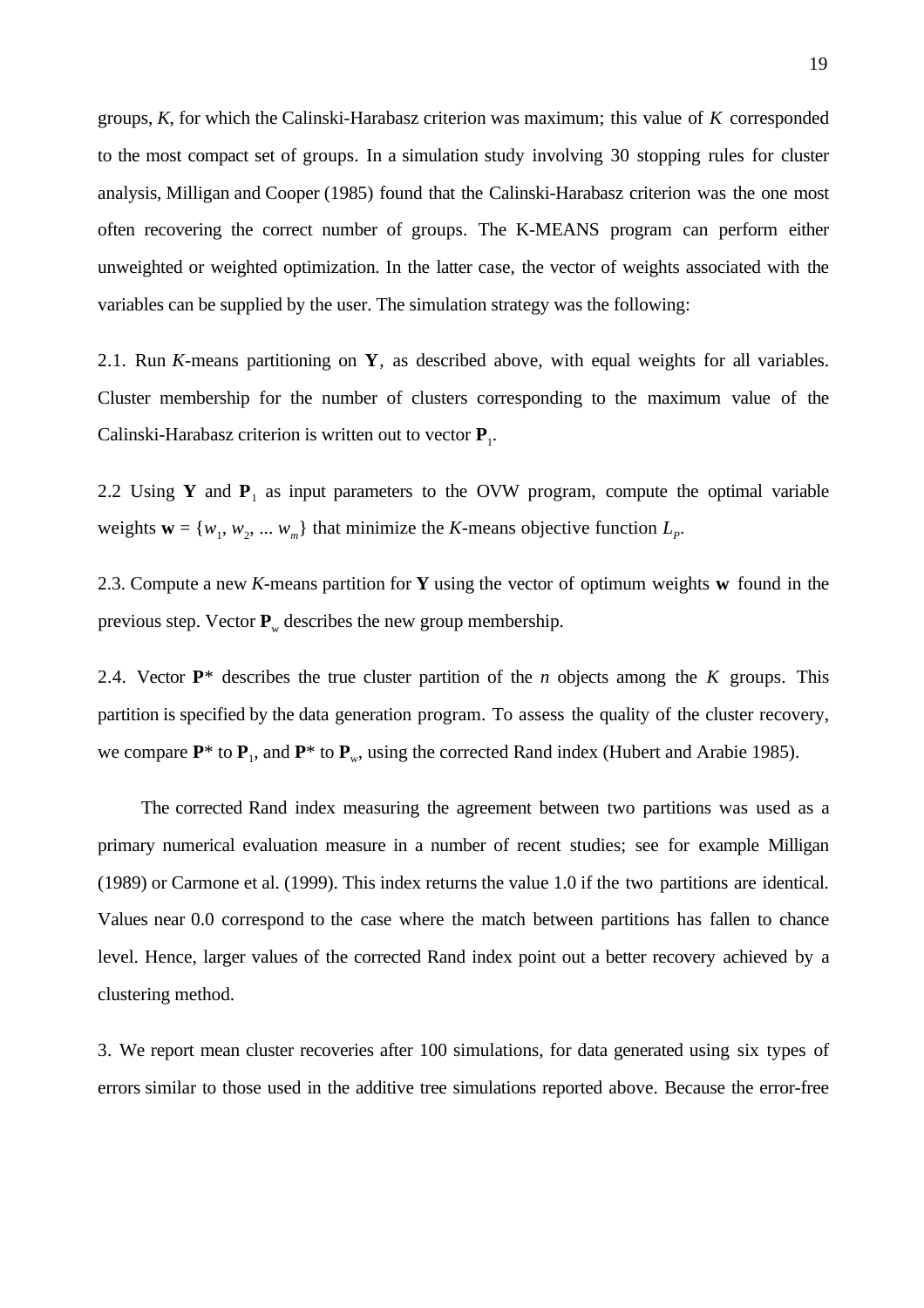data as well as the data affected by different types of error were provided by Milligan's data generation program, the reader is referred to Milligan (1989) for a detailed description of all error conditions. The conditions, compared to the additive tree simulations (above), were the following:

3.1. *Error-free data.* The first condition corresponded to the error-free data contained in matrix **Y**.

3.2. *Inclusion in the data sets of 40% of outliers.* The second error condition involved the inclusion in the data sets of 40% of additional points that were the outliers. An outlier was drawn from a normal distribution with a standard deviation three times larger than that of the given cluster.

3.3. *Perturbation of the error free coordinate value.* The third error condition consisted in adding a random standard normal deviate, multiplied by 2, to the error-free coordinate values.

3.4. *Addition of 1, 2, or 3 random noise dimensions.* Error conditions 4, 5, and 6 consisted of the addition of 1, 2, or 3 random noise dimensions to the basic variables which defined an additive tree structure in 2- to 10-dimensional space. For these dimensions, values were drawn at random from a standard normal distribution ( $\mu = 0$ ,  $\sigma^2 = 1$ ). The range of a random noise variable was then made equal to the range of the first dimension of the space for which cluster overlap was not allowed.

## **5.4** *K***-means Simulations: Results**

## \*\*\* Table 4 here \*\*\*

Table 4 reports the mean values of the corrected Rand index obtained after 100 simulations, using the different types of error conditions described above. The maximum value of the corrected Rand index is 1, indicating maximum fit. Strategies using all equal weights and the optimal weights found by OVW are compared. For the *K*-means simulations, OVW was run with the following parameters: the number of restarts (i.e., the number of different input configurations for weights) of the variable weighting algorithm for each data set was 10, whereas the maximum weight of any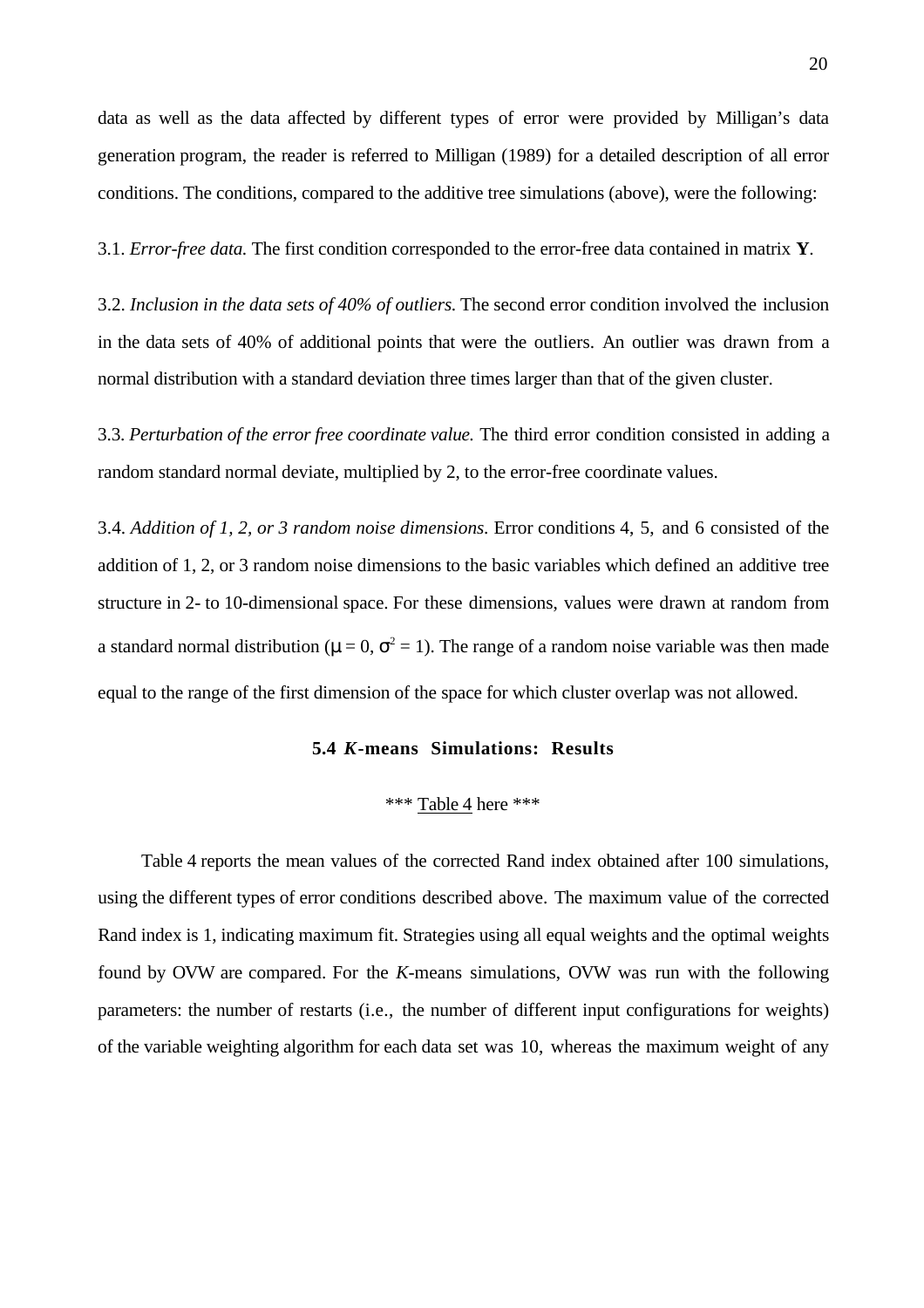single variable was set to 0.75. As in the additive tree simulations, we imposed a solution with all weights equal in the rare cases where OVW failed to provide a solution meeting the latter condition.

In the simulations carried out with error-free data, recovery was similar to using equal weights or the optimal weighting strategy (Table 4 and in Figure 2a). In contrast, for outliers and error-perturbed data, recovery for optimal weights dropped, compared to that for equal weighting.

# \*\*\* Figure 2 here \*\*\*

With 1, 2, or 3 noise dimensions, recovery was much higher using optimal weights, compared to equal weights (Table 4 and in Figure 2b). The average gain in recovery across all simulation results presented in Table 4, using OVW optimal weights relative to equal weights, was 0.155 for one noise dimension, 0.152 for two noise dimensions, and 0.163 for three noise dimensions. In most instances, the optimal variable weighting procedure assigned weights very close to 0 to the noise variables.

The following important trend in recovery is observed across all six error conditions: the larger the number of objects or dimensions is in the object-by-variable matrix, the better is the cluster recovery. This result follows our expectations: each extra object which is not an outlier, and each extra variable, provide additional information to the clustering method and thus reduce the possibility of obtaining a wrong solution. This trend is particularly visible in the case of error-free data.

An interesting trend is found in Table 4: the larger the number of objects or variables in the data matrix, the better the cluster recovery, using either equal or OVW weights. On the other hand, putting the simulation results into graphs shows that recovery of partition structure stabilizes for *n*  $\geq$  50 (Figure 2a) or  $n \geq 100$  (Figure 2b), indicating that these simulation results are likely to be applicable to larger data sets. This result is important because, in most cases, real data sets comprise more than 100 objects.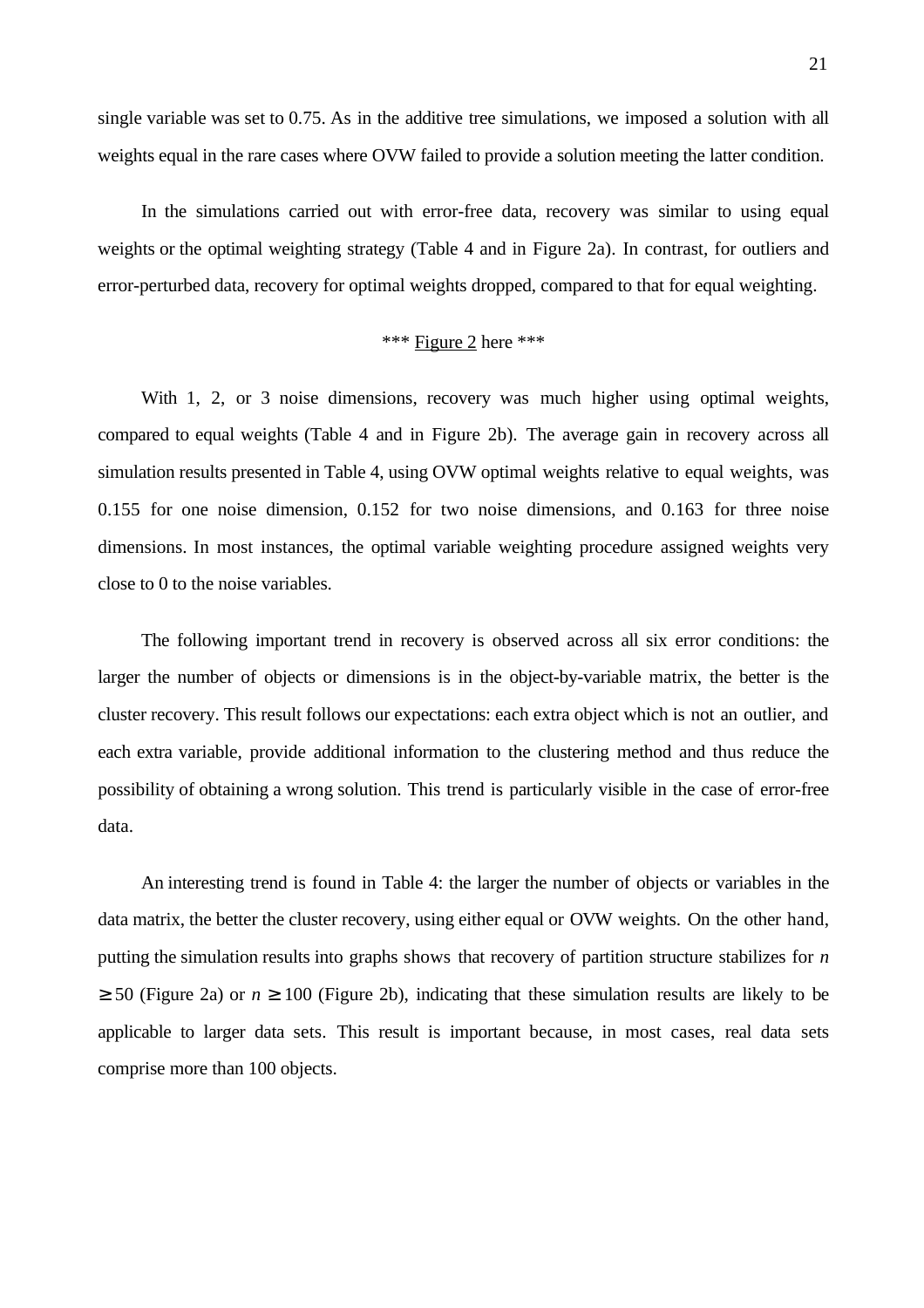From the results in Tables 4, we recommend using the optimal weighting algorithm for *K*means partitioning for analyzing data that are likely to contain noisy variables not contributing relevant information about the real partition structure. However, if the data involve error-perturbed variables or outliers, it seems better to partition them by *K*-means using equal weights. For errorfree data, equal or OVW weights can be used.

The performance of the variable weighting algorithm for *K*-means is likely to improve if, instead of a single classification (one vector of object assignments to the clusters, provided by the K-MEANS program), several classifications are used as input to OVW. An optimal strategy would consist in using as many classifications as possible as input to the OVW algorithm and selecting the solution that minimizes the *K*-means objective function  $L_p$ .

## **6. Discussion**

In general, the optimal weighting algorithm should be used prior to ultrametric or additive tree clustering, or *K*-means partitioning, if one assumes that the data may contain irrelevant or noisy variables. When the data mostly include error-perturbed variables or outliers, we suggest processing such data using equal weights. Equal or optimal OVW weights can be employed when the data are supposed to be free of errors. The present paper extends to the case of additive trees and *K*-means partitioning the trends found by Milligan (1989) for ultrametric clustering.

It is very difficult to handle error-perturbed data, which is the most complicated case of error condition. As for the outlier condition, we would like to suggest a new strategy which could be tested through simulations. If the data being analyzed are likely to contain more noisy objects than noisy variables, the following strategy could be employed: instead of assigning weights to the variables, weights can be associated with the objects. Using a weighting function that assigns weights of 0 or 1 to the objects would lead to a new objective function to be minimized for ultrametric and additive trees as well as for *K*-means partitioning. Such a strategy may allow one to detect noisy objects rather than noisy variables; weights of 0 would be assigned to the noisy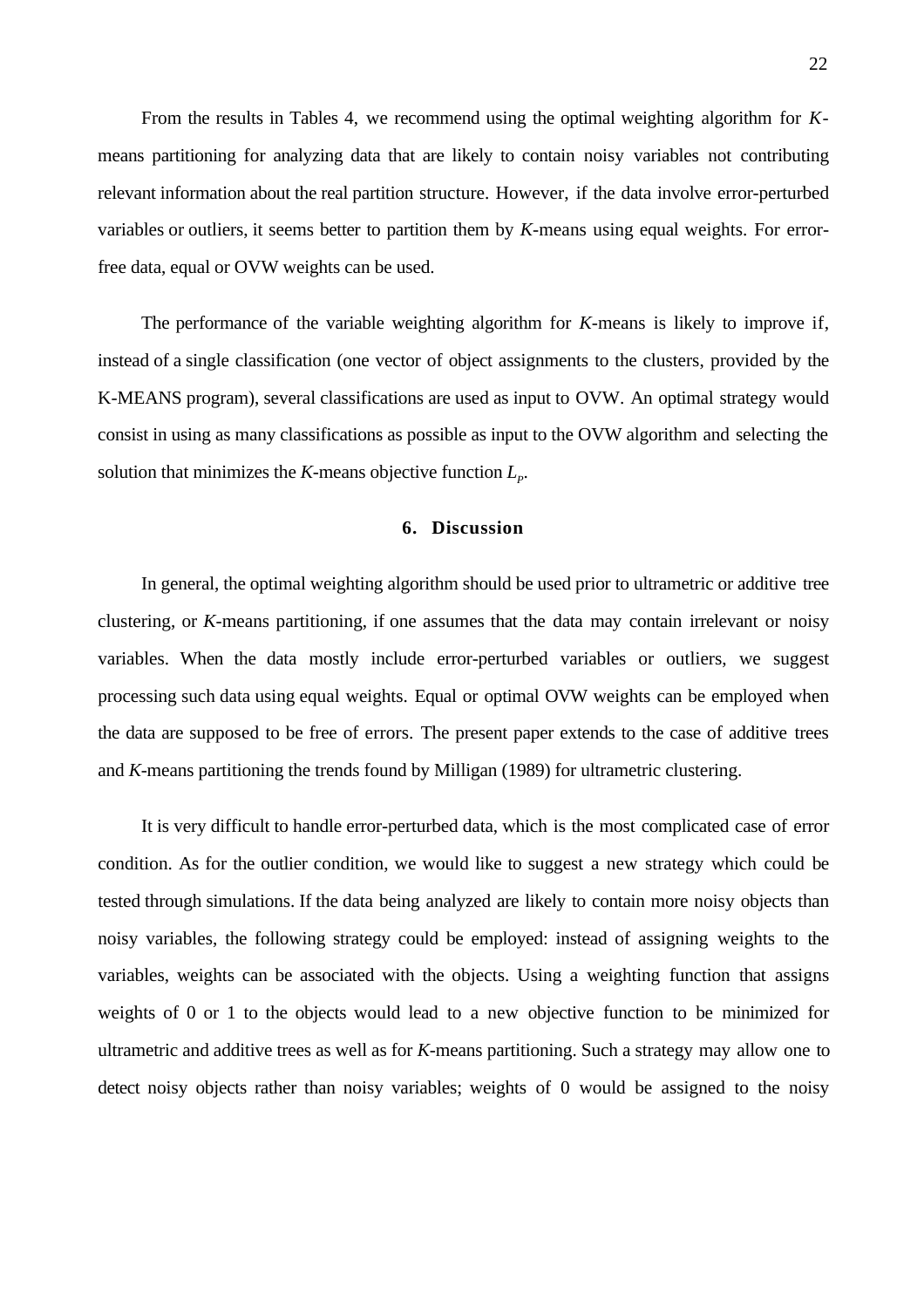objects. The resulting matrix of predicted dissimilarities  $\mathbf{D} = [d_{ij}]$  among objects would be computed as follows:

$$
d_{ij} = \left[ \sum_{p=1}^{m} (v_i y_{ip} - v_j y_{jp})^2 \right]^{1/2},
$$
 (1')

where  $v_i$  and  $v_j$  are weights associated with the object *i* and *j*, respectively. Variants of the objective functions  $L_v$ ,  $L_A$  and  $L_P$  should be considered:  $d_{ij}$  should be excluded from the objective function if  $v_i$  or  $v_j$  equal 0. A much more complicated model involving weights for both variables and objects may also be explored. Although the latter model would contain two sets of weights, it may allow one to reduce, at the same time, the effect of noisy variables and noisy objects or outliers. Investigation of weighting strategies implying weights for objects, or for both objects and variables, would constitute an interesting and relevant topic for future research.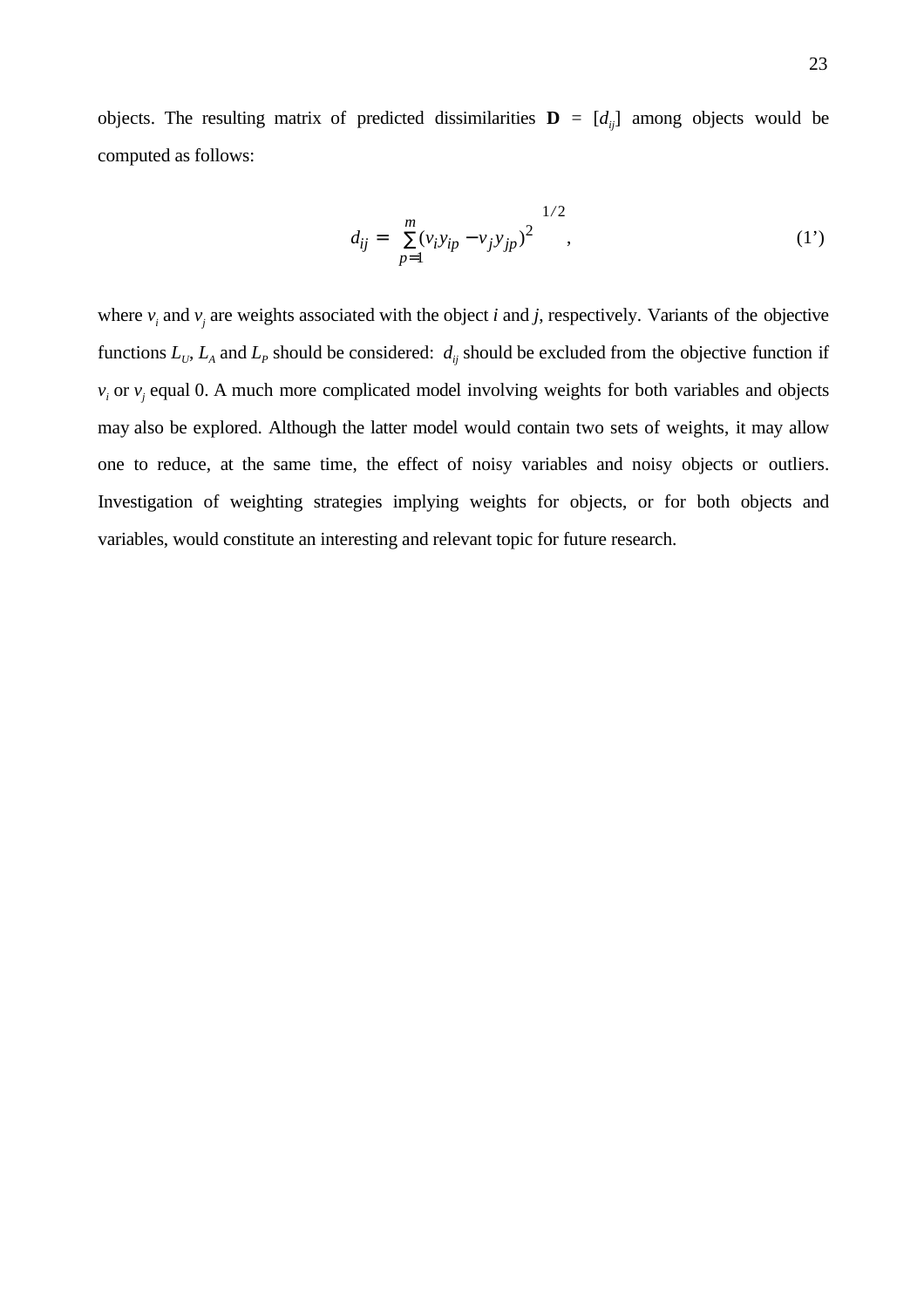#### **Appendix 1: A Property of the Additive Loss Function**

The following theorem states a property of the additive loss function  $L<sub>A</sub>$ .

## **Theorem**

*Any single variable* **y** *from an object-by-variable matrix* **Y** *having a weight of* 1 *defines an additive tree using the transformation described in Equation 1.*

#### *Proof*

We have to prove that assigning a weight of 1 to any one of the *m* variables and weights of 0 to the others always guarantees a perfect fit of the distance matrix to an additive tree, which means a value of 0 for the additive-tree loss function  $L<sub>A</sub>$  of Equation (7). For convenience, assume that the weight corresponding to the first variable of an object-by-variable matrix  $\mathbf{Y}(n \times m)$  is set to 1 and all others to 0. Let us consider any four entries of **Y** corresponding to this first variable. They will be denoted  $y_i$ ,  $y_j$ ,  $y_k$ , and  $y_l$ . Without loss of generality, we can suppose that  $y_i \ge y_j \ge y_k \ge y_l$ . As the weights of all variables except the first one are 0, then, from Equation 1, the following equations can be written for the corresponding distances:  $d_{ij} = y_i - y_j$ ;  $d_{il} = y_i - y_i$ ;  $d_{ik} = y_i - y_k$ ;  $d_{jl} = y_j - y_i$ ;  $d_{jk} = y_j - y_k$ ;  $d_{kl} = y_k - y_l$ . Therefore, the term appearing in the numerator of  $L_A$  and associated with the quadruple of objects *i*, *j*, *k*, and *l* will consist of the difference between the two largest sums of two distances from among  $d_{ij}$ ,  $d_{ik}$ ,  $d_{jl}$ ,  $d_{jk}$ ,  $d_{jl}$ , and  $d_{lk}$ . This term is the following:  $((d_{il} + d_{jk}) - (d_{ik} + d_{jl}))^2 = ((y_i - d_{il})^2 + (d_{il} + d_{jl})^2)$  $y_k$ ) +  $(y_j - y_l)$  -  $(y_i - y_l)$  -  $(y_j - y_k)$ )<sup>2</sup> = 0. Thus, any quadruple of objects *i, j, k,* and *l* of a single variable of **Y** will contribute a zero value to the sum appearing in the numerator of  $L<sub>A</sub>$ . Consequently, any single variable of **Y** with a weight of 1 defines an additive tree distance using the loss function described in Equation 1. This tree can be represented graphically by a chain tree, i.e., a tree with all objects lying on the same axis. ♦

This theorem proves that any trivial solution of the type  $(1, 0, ..., 0)$ ,  $(0, 1, ..., 0)$ , ..., or  $(0, 0, ...)$ ..., 1) provides a perfect fit for the additive loss function  $L<sub>A</sub>$ .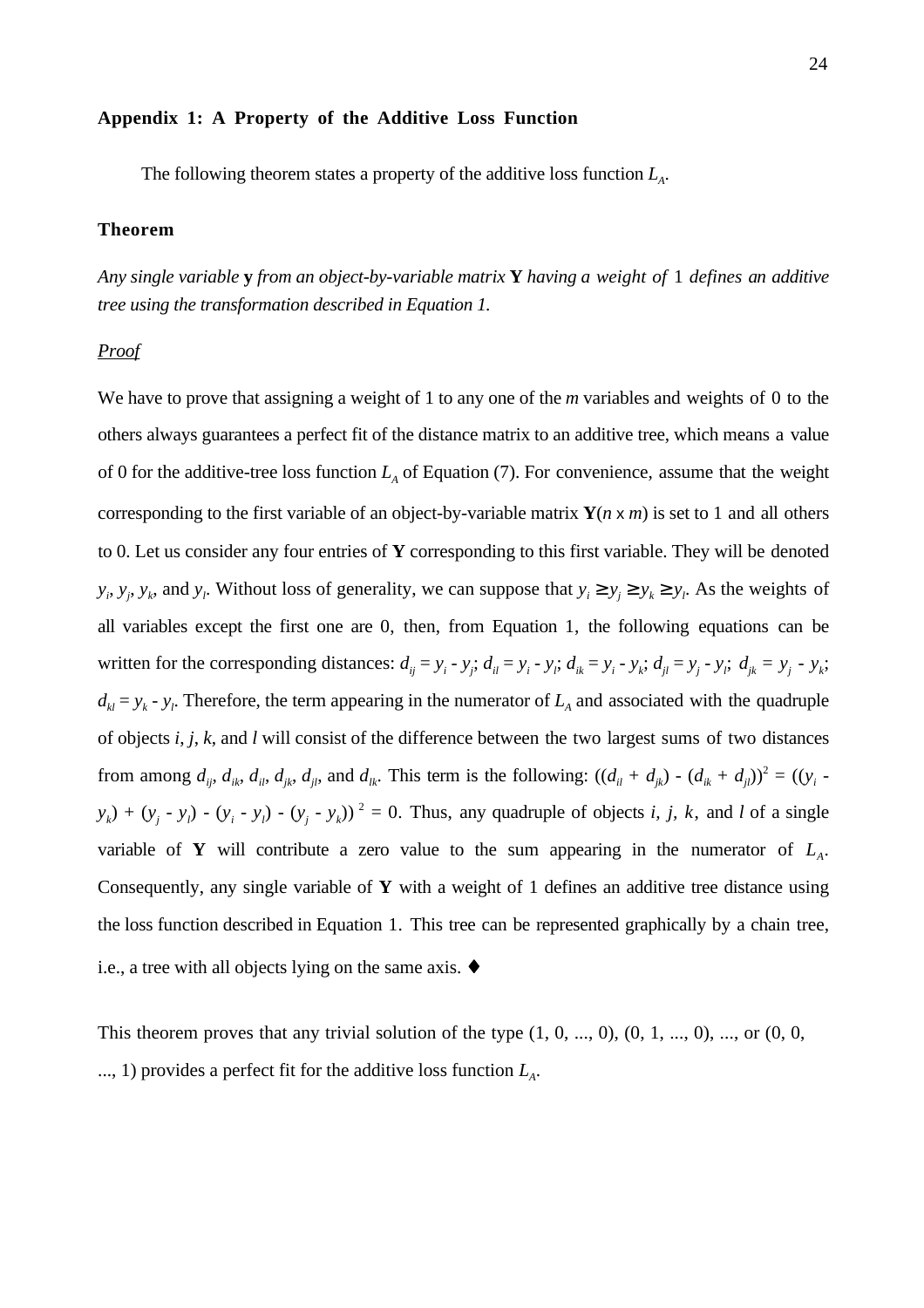#### **Appendix 2: A Program for Optimal Variable Weighting (OVW)**

Program OVW performs optimal variable weighting for ultrametric and additive tree clustering, following the method proposed by De Soete (1986, 1988), as well as for least-squares (*K*-means) partitioning. The new program, which is available free of charge to academic researchers, provides improvements and extra options, compared to De Soete's (1988) program OVWTRE; the latter program only fits ultrametric and additive trees.

**Input.** The input data file is an ASCII text file which contains a data matrix  $Y(n \times m)$  as well as the parameters *n* (number of objects) and *m* (number of variables). If the *K*-means partitioning option is selected, a vector of group assignments for the objects has to be provided in the same input file.

**Output.** The output consists of the weighted Euclidean dissimilarity matrix **D** of size (*n* x *n*) computed from **Y** using the optimum weights in Equation 1, the vector of optimal weights  $w(m)$ obtained using the Polak-Ribière minimization procedure, the minimum value of the objective loss function, and the number of iterations of the Polak-Ribière minimization that were needed to reach the optimal solution.

**Language and computer.** The current version of OVW is written in the C programming language. The program is distributed as freeware in a variety of formats: C source code for PC and Macintosh (the files are found in the folder "Source") which can be compiled using a  $C/C++$ compiler; compiled versions of the program for Win32-bit-compatible computers (OVW.exe); compiled version for PowerPC processors for Macintosh (file OVW\_PPC); C source code for various versions of UNIX as well as the corresponding Make file.

**Dimensionality and running time.** There are no limitations to the size of matrix  $Y(nx)$ in the program. The only existing limitation is the size of the random access memory (RAM) of the user's computer. However, the Polak and Ribière optimization procedure uses the matrix of partial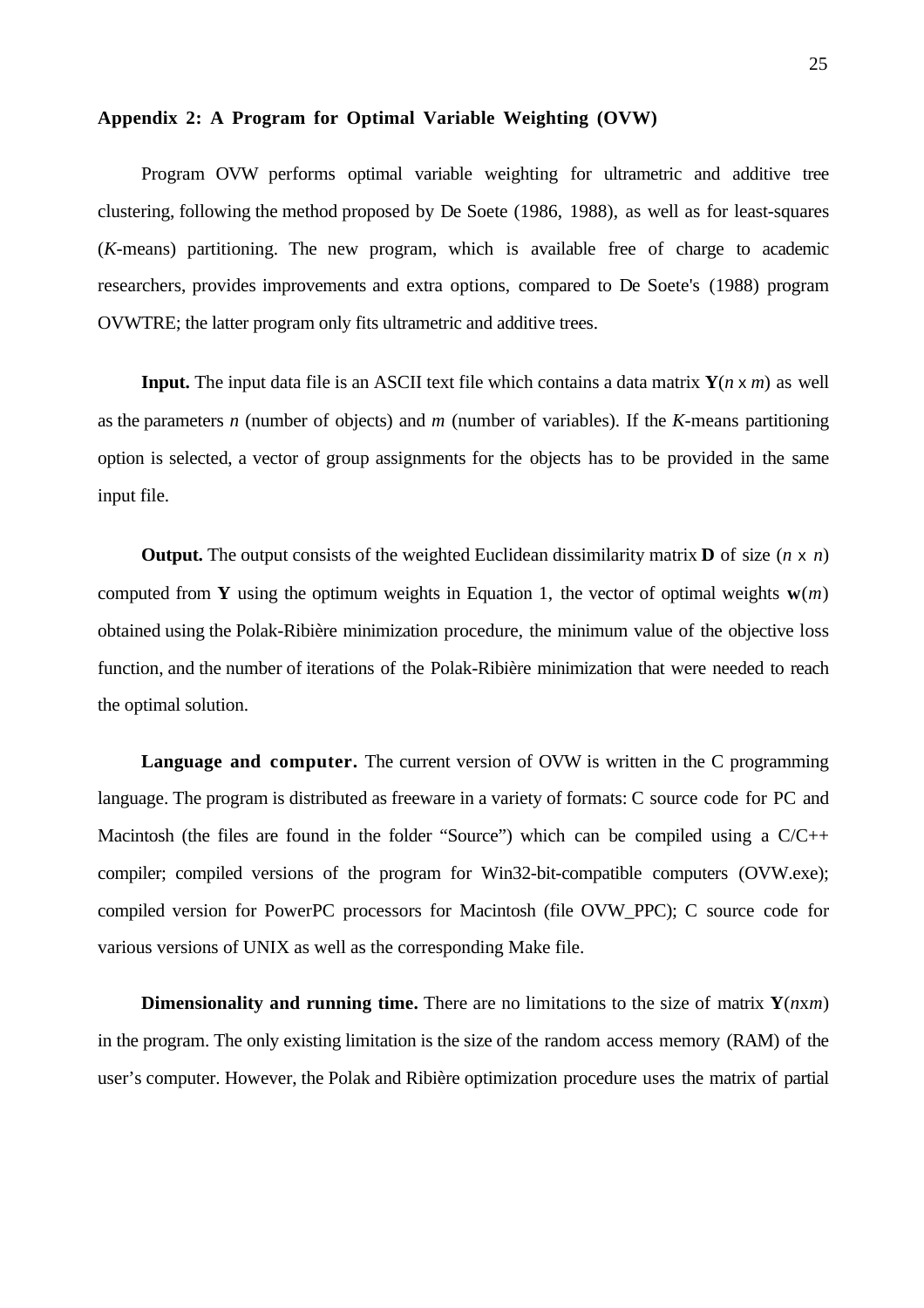derivatives  $(\mathbf{D}_{ij}$  par  $\mathbf{w}_k$ ). This intermediate matrix, which is repeatedly computed by the program, requires  $O(m \times n^2)$  bytes for storage. For example, for an input matrix **Y** of size (100 x 100), the program requires about 4 MB of memory only to store the auxiliary matrix of partial derivatives. There are also some other auxiliary matrices and vectors occupying a substantial, but not so huge, amount of RAM. As to the running time, during the simulations involving a matrix **Y** with 300 objects and 166 variables, the program ran during approximately 4.5 hours on a Power Macintosh 604 at 350 MHz with 80 MB of RAM before providing a solution for the *K*-means partitioning problem; the optimization procedure was run only once for this problem.

Availability. Program OVW is freeware for researchers<sup>1</sup>. It is available via Internet on the WWWeb page of the Laboratory of Numerical Ecology at Université de Montréal: <http://www.fas.umontreal.ca/biol/legendre/> or

<http://www.fas.umontreal.ca/biol/casgrain/en/labo/ovw.html>.

 $\overline{\phantom{a}}$ <sup>1</sup> This program has been developed as part of a university-based research program. Users who encounter problems with this program may report them to the authors who will be happy to help solve them. Researchers may use this program for scientific purposes, but the source code remains the property of Vladimir Makarenkov and Pierre Legendre (© 1999). Commercial users who want to use the program for profit should get in touch with the authors and pay royalties, or develop their own computer program based on the description of the method provided in this paper. Publications should give proper credit to the method by referring to this paper as well as De Soete's two papers. Users of program OVW may refer to the user's manual of Makarenkov and P. Legendre (1999).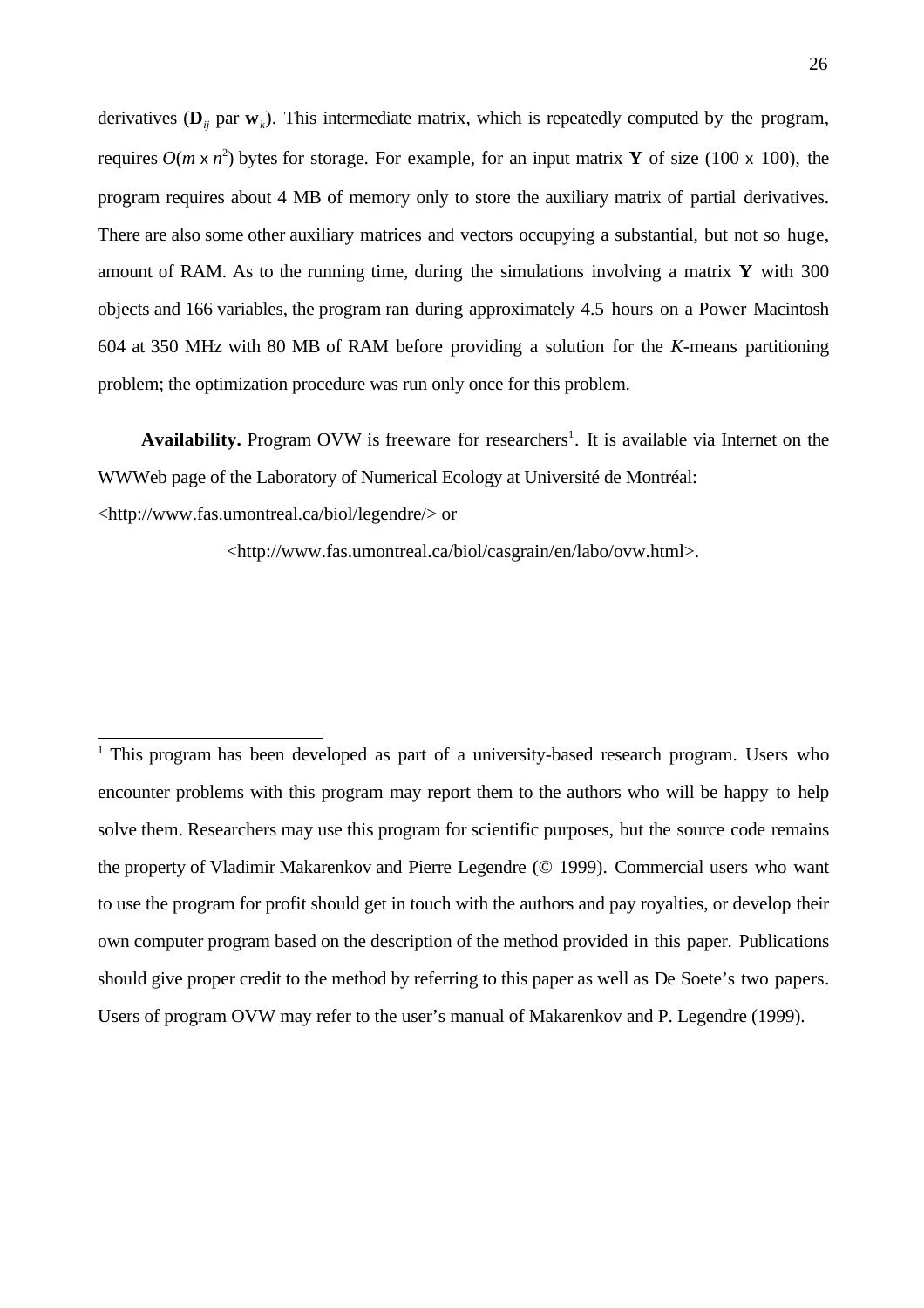#### **References**

- ARABIE, P., HUBERT, L. J., and DE SOETE, G. (Eds.), (1996), *Clustering and Classification*, River Edge, New Jersey: World Scientific Publ.
- BUNEMAN, P. (1974), "A Note on the Metric Properties of Trees," *Journal of Combinatorial Theory (B), 17,* 48-50.
- CALINSKI, T., and HARABASZ, J. (1974), "A Dendrite Method for Cluster Analysis," *Communications in Statistics: Theory and Methods, A3,* 1-27.
- \*\*\* Eva Whitmore: an acute accent has to be added on the "N" of "Calinski", here and everywhere it appears in the text. \*\*\*
- CARMONE, F. J., KARA, A., and MAXWELL, S. (1999), "HINoV: A New Model to Improve Market Segment Definition by Identifying Noisy Variables," *Journal of Marketing Research, 36*, 501-509.
- CORMACK, R. M. (1971), "A Review of Classification," *Journal of the Royal Statistical Society*, *Series A*, *134*, 321-367.
- DESARBO, W. S., CARROLL, J. D., CLARK, L. A., and GREEN, P. E. (1984), "Synthesized Clustering: A Method for Amalgamating Clustering Bases with Differential Weighting of Variables", *Psychometrika*, *49*, 57-78.
- DE SOETE, G. (1986), "Optimal Variable Weighting for Ultrametric and Additive Tree Clustering," *Quality & Quantity*, *20*, 169-180.
- DE SOETE, G. (1988), "OVWTRE: A Program for Optimal Variable Weighting for Ultrametric and Additive Tree Fitting," *Journal of Classification*, *5*, 101-104.
- EVERITT, B. S. (1993), *Cluster Analysis*, *3rd edition*, London: Edward Arnold.
- FOWLKES, E. B., GNANADESIKAN, R., and KETTENRING, J. R. (1988), "Variable Selection in Clustering," *Journal of Classification*, *5*, 205-228.
- GILL, P. E., MURRAY, W., and WRIGHT, M. H. (1981), *Practical Optimization*, London: Academic Press.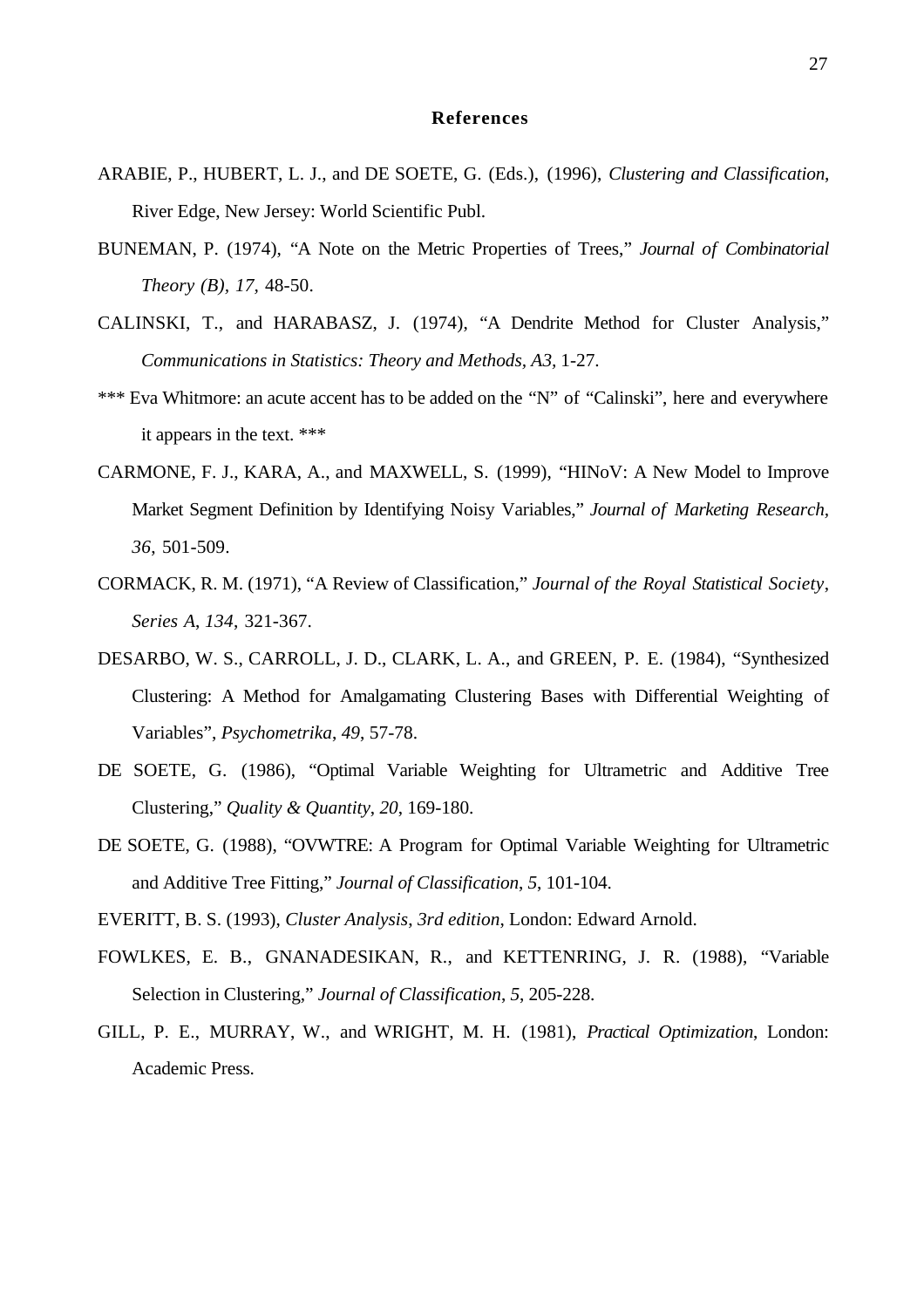- GNANADESIKAN, R., KETTENRING, J. R., and TSAO, S. L. (1995), "Weighting and Selection of Variables for Cluster Analysis," *Journal of Classification*, *5*, 113-136.
- GOWER, J. C. (1966), "Some Distance Properties of Latent Root and Vector Methods Used in Multivariate Analysis," *Biometrika*., *53*, 325-338.
- GOWER, J. C. (1971), "A General Coefficient of Similarity and Some of Its Properties," *Biometrika*., *27*, 857-871.
- GREEN, P. E., CARMONE, F. J., and KIM, J. (1990), "Variable Selection in Clustering," *Journal of Classification*, *7*, 271-285.
- HARTIGAN, J. A. (1967), "Representation of Similarity Matrices by Trees," *Journal of the American Statistical Association, 62,* 1140-1158.
- HUBERT, L., and ARABIE, P. (1985), "Comparing Partitions," *Journal of Classification*, *2*, 193-218.
- HUBERT, L. and ARABIE, P. (1995), "Iterative Projection Strategies for the Least-Squares Fitting of Tree Structures to Proximity Data," *British Journal of Mathematical and Statistical Psychology*, *48*, 281-317.
- LEGENDRE, P., and GALLAGHER, E. "Ecologically Meaningful Transformations for Ordination of Species Data," *Oecologia*, (in press).
- LEGENDRE, P., and LEGENDRE, L. (1998), *Numerical Ecology, 2nd English ed.*, Amsterdam: Elsevier.
- LEGENDRE, P. (2000), *Program K-means. User's guide,* Département de sciences biologiques, Université de Montréal. Available from the WWWeb site <http://www.fas.umontreal.ca/biol/legendre/>.
- MacQUEEN, J. (1967), "Some Methods for Classification and Analysis of Multivariate Observations," *in: Proceedings of the Fifth Berkeley Symposium on Mathematical Statistics and Probability*, Eds., L. M. Le Cam & J. Neyman, Berkeley: University of California Press, Vol. 1, 281-297.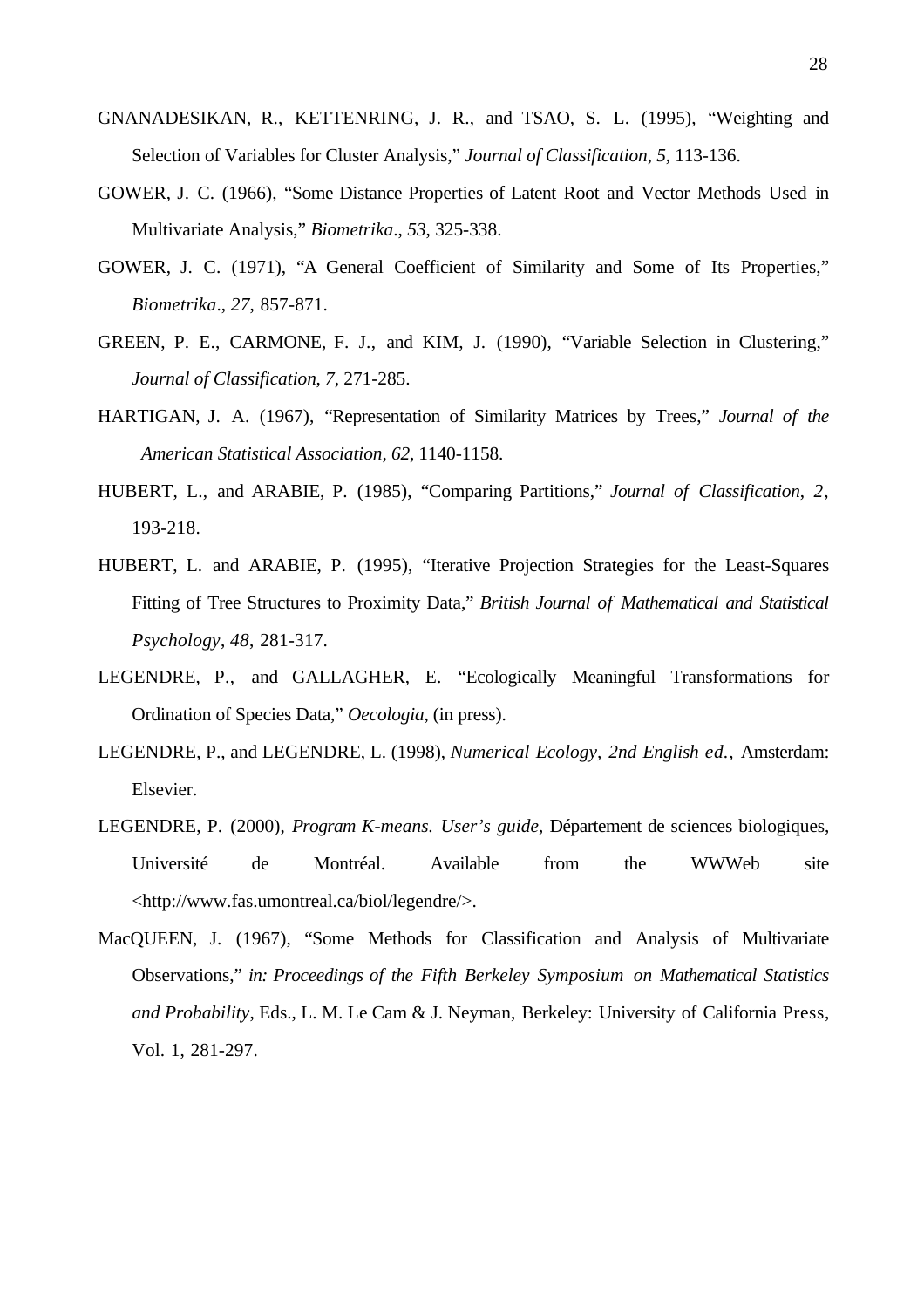- MAKARENKOV, V. (2001), "T-REX Reconstructing and Visualizing Phylogenetic Trees and Reticulation Networks", *Bioinformatics* (in press).
- MAKARENKOV, V., and CASGRAIN, P. (2000), *T-Rex Package of Application Programs for Tree and Reticulogram Reconstruction*, Département de sciences biologiques, Université de Montréal. Available from the WWWeb site <http://www.fas.umontreal.ca/biol/legendre/>.
- MAKARENKOV, V., and LECLERC, B. (1999), "An Algorithm for the Fitting of a Tree Metric According to a Weighted Least-Squares Criterion," *Journal of Classification*, *16*, 3-27.
- MAKARENKOV, V., and LEGENDRE, P. (1999), *OVW: Optimal Variable Weighting for Ultrametric and Additive Tree Clustering and K-Means Partitioning,* Département de sciences biologiques, Université de Montréal. Available from the WWWeb site <http://www.fas.umontreal.ca/biol/legendre/>.
- MILLIGAN, G. W. (1985), "An Algorithm for Generating Artificial Test Clusters," *Psychometrika*, *44*, 343-346.
- MILLIGAN, G. W. (1989), "A Validation Study of a Variable Weighting Algorithm for Cluster Analysis," *Journal of Classification*, *6*, 53-71.
- MILLIGAN, G. W., and COOPER, M. C. (1985), "An Examination of Procedures for Determining the Number of Clusters in a Data Set," *Psychometrika, 50,* 159-179.

POLAK, E. (1971), *Computational Methods in Optimization*, New York: Academic Press.

- PRESS, W. H., FLANNERY, B. P., TEUKOLSKY, S. A., and VETTERLING, W. T. (1986), *Numerical Recipes, The Art of Scientific Computing*, Cambridge, England: Cambridge University Press.
- PRUZANSKY, S., TVERSKY, A., and CARROLL, J. D. (1982), "Spatial Versus Tree Representations of Proximity Data," *Psychometrika*, *47*, 3-19.
- ROBINSON, D.R., and FOULDS, L.R. (1981), "Comparison of Phylogenetic Trees", *Mathematical Biosciences*, *53*, 131-147.
- SAITOU, N., and NEI, M. (1987), "The Neighbor-Joining Method: A New Method for Reconstructing Phylogenetic Trees," *Molecular Biology and Evolution, 4*, 406-425.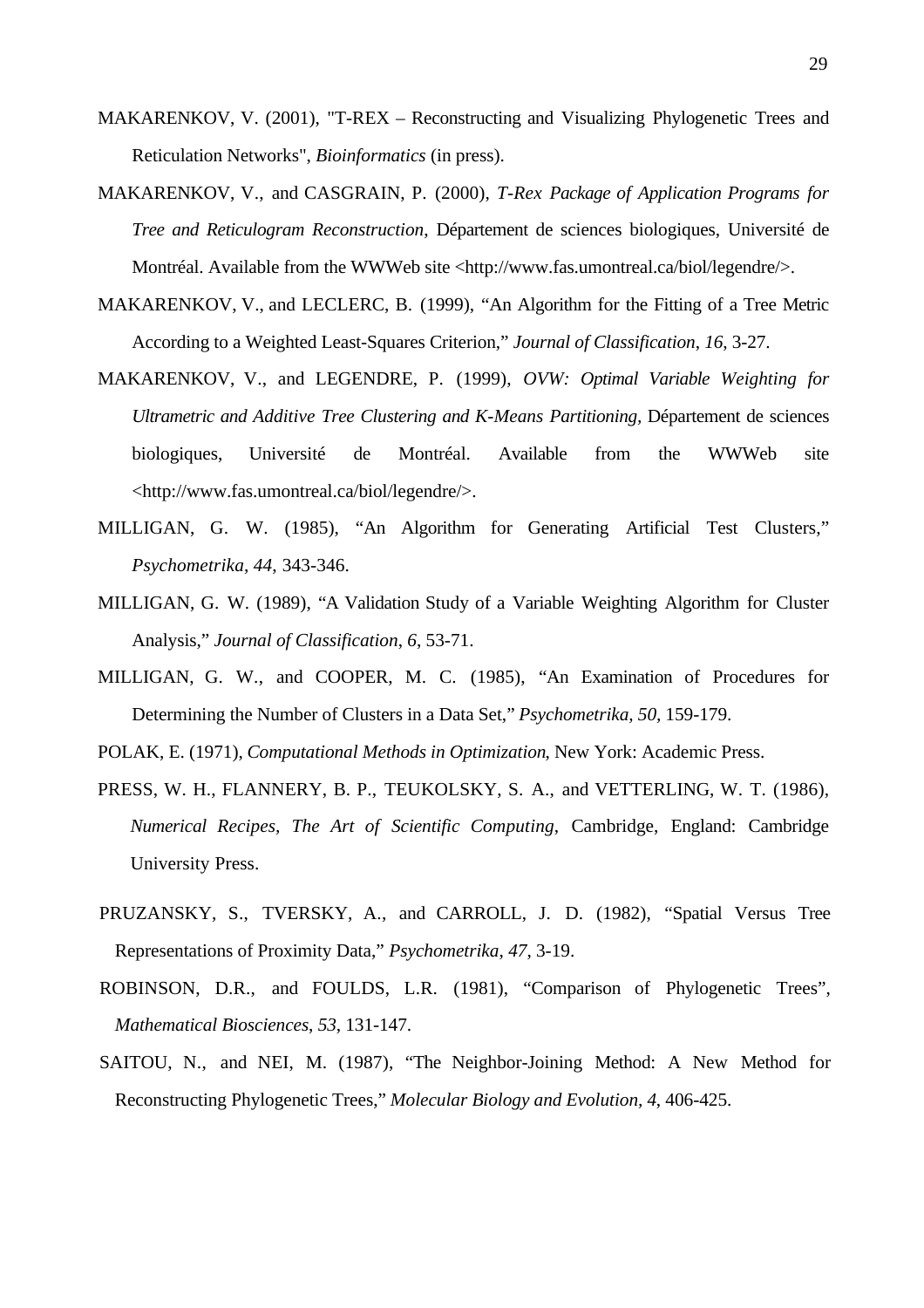- SATTATH, S., and TVERSKY, A. (1977), "Additive Similarity Trees," *Psychometrika, 42*, 319- 345.
- SOKAL, R. R., and ROHLF, F. J. (1962), "The Comparison of Dendrograms by Objective Methods," *Taxon, 11*, 33-40.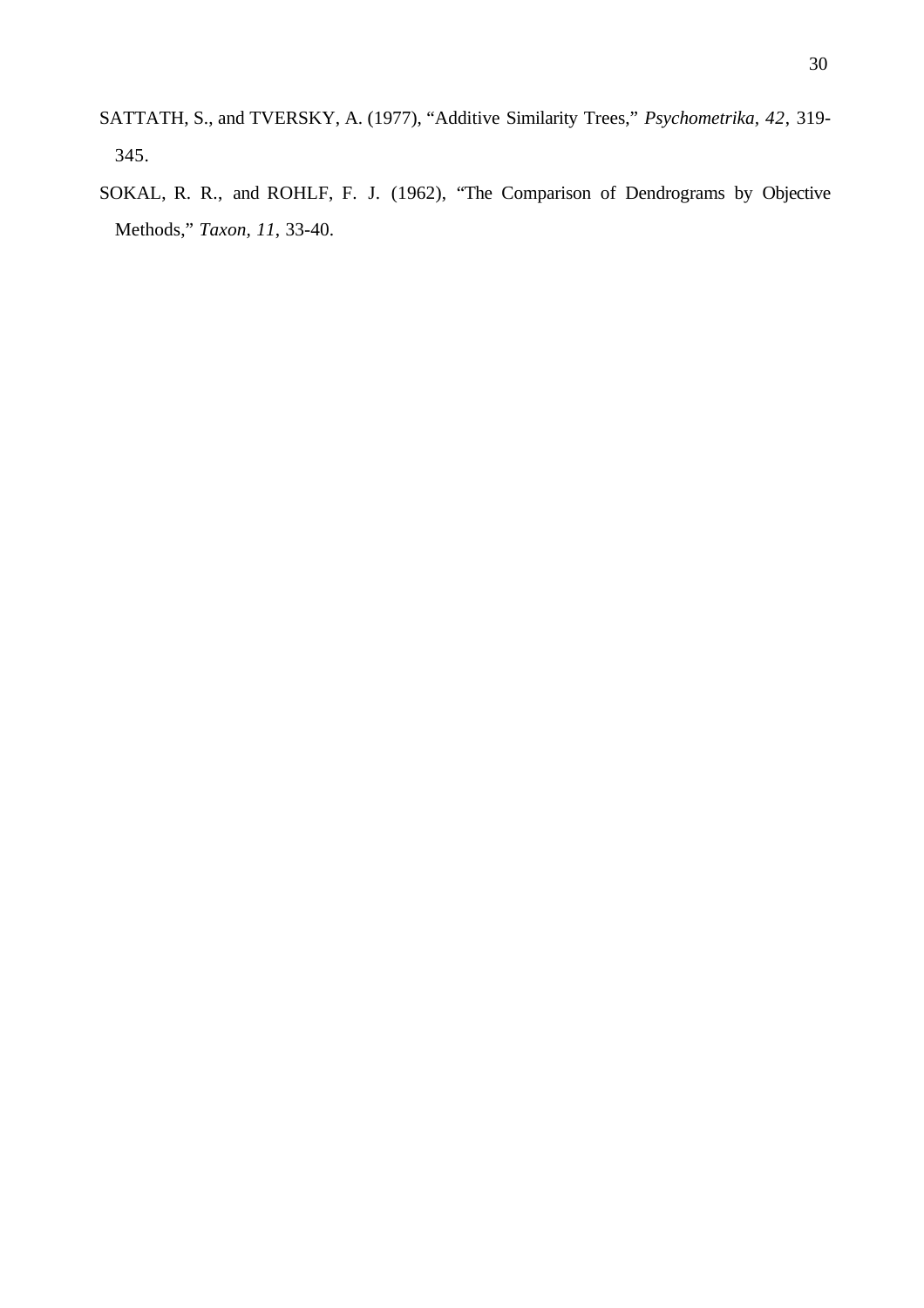| Objects        | Variables |                |           |                |  |
|----------------|-----------|----------------|-----------|----------------|--|
|                | 1         | $\overline{2}$ | 3         | $\overline{4}$ |  |
| $\mathbf{1}$   | 0.4082    | 0.000          | 0.0564    | $-0.0188$      |  |
| $\overline{2}$ | 0.4082    | 0.000          | 0.7104    | 0.8879         |  |
| 3              | 0.4082    | 0.000          | $-0.5435$ | 0.4931         |  |
| $\overline{4}$ | 0.4082    | 0.000          | $-0.0227$ | $-0.6123$      |  |
| 5              | $-0.2041$ | 0.3536         | 0.6128    | 0.9475         |  |
| 6              | $-0.2041$ | 0.3536         | $-0.7937$ | $-0.7604$      |  |
| 7              | $-0.2041$ | 0.3536         | $-0.2072$ | $-0.0368$      |  |
| 8              | $-0.2041$ | 0.3536         | 0.3818    | 0.1197         |  |
| 9              | $-0.2041$ | $-0.3536$      | 0.9152    | 0.3362         |  |
| 10             | $-0.2041$ | $-0.3536$      | $-0.6031$ | $-0.9367$      |  |
| 11             | $-0.2041$ | $-0.3536$      | 0.4861    | 0.2143         |  |
| 12             | $-0.2041$ | $-0.3536$      | $-0.3770$ | $-0.0060$      |  |

Table 1. Synthetic data used by De Soete (1986, Table 1) illustrating the application of his optimal variable weighting procedure for ultrametric trees.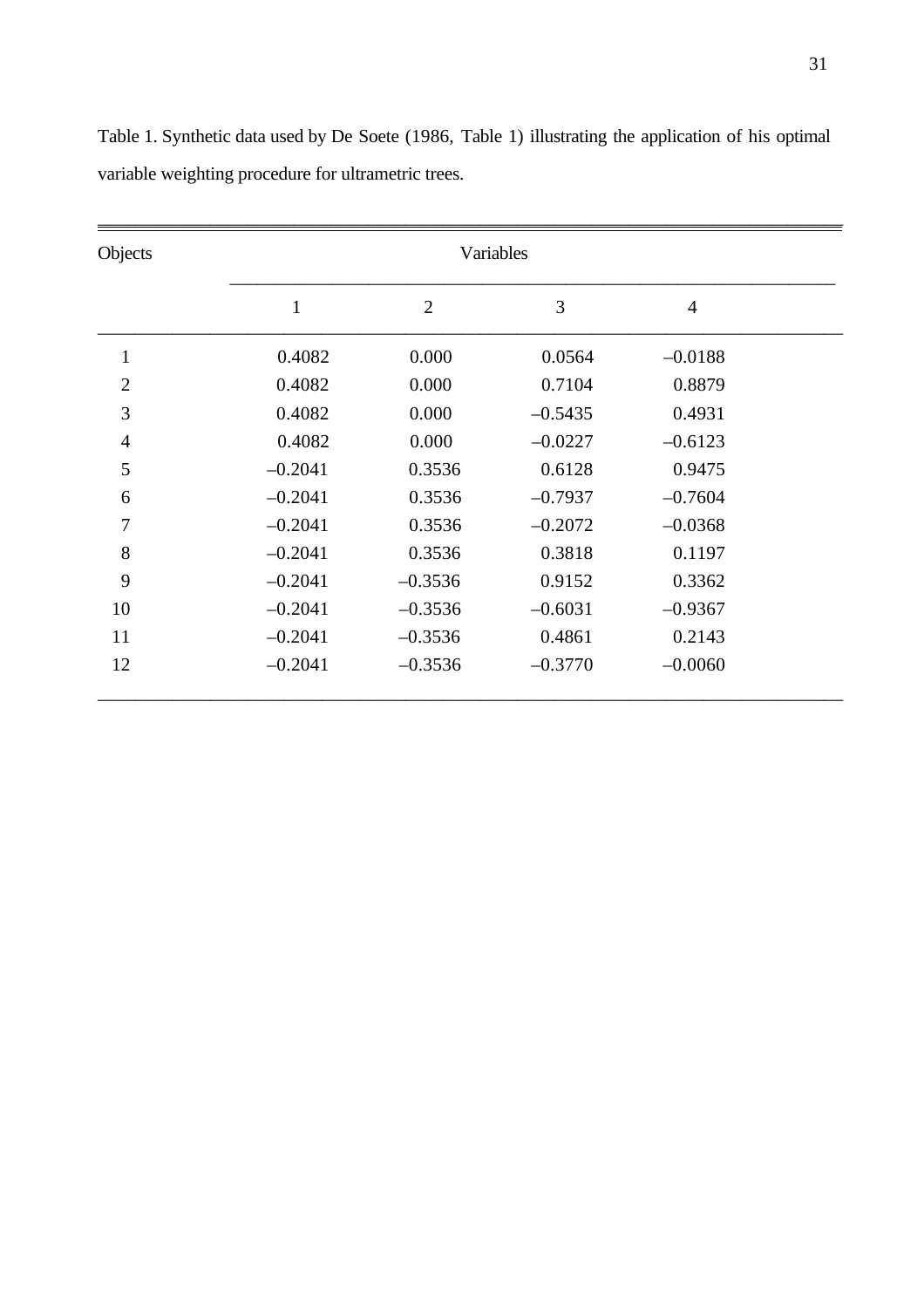Table 2. Mean recovery values for error-free, with outliers, and error-perturbed data for additive tree reconstruction. For each case, the mean values (over 100 simulated data sets) of the cophenetic correlation (Cor) and the Robinson and Foulds (RF) topological distance are given; Cor = 1 and RF = 0 when there is perfect recovery. Trees obtained using all equal weights (Equal) for the variables are compared to trees obtained using the optimal weights found by our algorithm (Weighted).

|                                       |                                         | Error-free      |                    | Outliers        |                    | Error-perturbed |                    |
|---------------------------------------|-----------------------------------------|-----------------|--------------------|-----------------|--------------------|-----------------|--------------------|
| No. of<br>objects<br>$\boldsymbol{n}$ | No. of<br>variables<br>$\boldsymbol{m}$ | Equal<br>Cor RF | Weighted<br>Cor RF | Equal<br>Cor RF | Weighted<br>Cor RF | Equal<br>Cor RF | Weighted<br>Cor RF |
| 8                                     | $\overline{4}$                          | 1.0000.010      | 0.975 0.043        | 0.844 0.095     | 0.837 0.126        | 0.759 0.105     | 0.768 0.154        |
| 8                                     | 6                                       | 1.0000.015      | 0.915 0.121        | 0.847 0.118     | 0.780 0.181        | 0.748 0.094     | 0.739 0.218        |
| 8                                     | 8                                       | 1.0000.005      | 0.918 0.151        | 0.881 0.127     | 0.790 0.228        | 0.705 0.105     | 0.680 0.249        |
|                                       |                                         |                 |                    |                 |                    |                 |                    |
| 16                                    | $\overline{4}$                          | 1.0000.011      | 0.992 0.038        | 0.940 0.040     | 0.938 0.063        | 0.871 0.113     | 0.876 0.125        |
| 16                                    | 10                                      | 1.0000.003      | 0.940 0.105        | 0.906 0.024     | 0.845 0.134        | 0.757 0.092     | 0.681 0.180        |
| 16                                    | 16                                      | 1.0000.002      | 0.928 0.105        | 0.918 0.017     | 0.824 0.146        | 0.751 0.093     | 0.685 0.173        |
|                                       |                                         |                 |                    |                 |                    |                 |                    |
| 24                                    | $\overline{4}$                          | 1.0000.004      | 0.995 0.031        | 0.970 0.026     | 0.968 0.049        | 0.913 0.091     | 0.905 0.105        |
| 24                                    | 14                                      | 1.0000.002      | 0.952 0.105        | 0.970 0.011     | 0.910 0.128        | 0.750 0.105     | 0.689 0.166        |
| 24                                    | 24                                      | 1.0000.000      | 0.959 0.120        | 0.976 0.007     | 0.922 0.125        | 0.707 0.121     | 0.651 0.180        |
|                                       |                                         |                 |                    |                 |                    |                 |                    |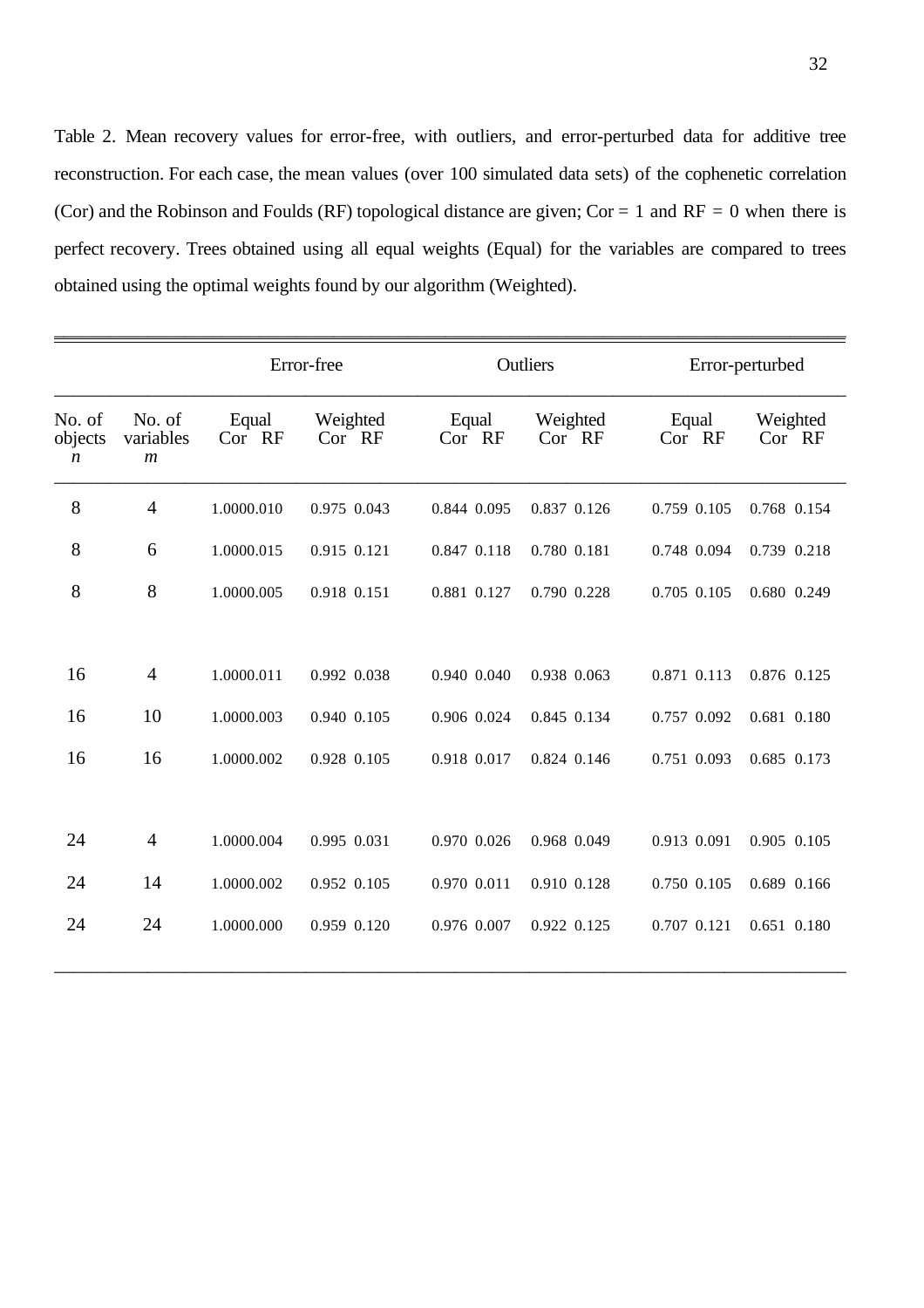|                                       |                                         | 1 noise dimension |                    | 2 noise dimensions |                    | 3 noise dimensions |                    |
|---------------------------------------|-----------------------------------------|-------------------|--------------------|--------------------|--------------------|--------------------|--------------------|
| No. of<br>objects<br>$\boldsymbol{n}$ | No. of<br>variables<br>$\boldsymbol{m}$ | Equal<br>Cor RF   | Weighted<br>Cor RF | Equal<br>Cor RF    | Weighted<br>Cor RF | Equal<br>Cor RF    | Weighted<br>Cor RF |
| 8                                     | $\overline{4}$                          | 0.877 0.464       | 0.920 0.224        | 0.801 0.544        | 0.911 0.304        | 0.755 0.570        | 0.919 0.265        |
| 8                                     | 6                                       | 0.921 0.466       | 0.927 0.213        | 0.859 0.499        | 0.920 0.240        | 0.810 0.533        | 0.923 0.240        |
| 8                                     | 8                                       | 0.935 0.444       | 0.932 0.252        | 0.894 0.498        | 0.917 0.301        | 0.870 0.531        | 0.936 0.284        |
| 16                                    | $\overline{4}$                          | 0.864 0.751       | 0.921 0.476        | 0.779 0.799        | 0.891 0.560        | 0.741 0.793        | 0.826 0.629        |
| 16                                    | 10                                      | 0.950 0.742       | 0.951 0.355        | 0.922 0.766        | 0.953 0.452        | 0.903 0.753        | 0.949 0.458        |
| 16                                    | 16                                      | 0.964 0.706       | 0.940 0.459        | 0.948 0.735        | 0.944 0.516        | 0.930 0.744        | 0.945 0.509        |
| 24                                    | $\overline{4}$                          | 0.855 0.761       | 0.930 0.475        | 0.781 0.772        | 0.883 0.541        | 0.742 0.771        | 0.850 0.595        |
| 24                                    | 14                                      | 0.972 0.713       | 0.958 0.433        | 0.957 0.730        | 0.964 0.506        | 0.942 0.745        | 0.968 0.540        |
| 24                                    | 24                                      | 0.981 0.689       | 0.965 0.478        | 0.967 0.705        | 0.968 0.532        | 0.961 0.712        | 0.966 0.555        |

Table 3. Mean recovery values for error-free data with 1, 2, or 3 added random noise dimensions for additive tree reconstruction. See Table 2 for the meanings of Equal, Weighted, Cor, and RF.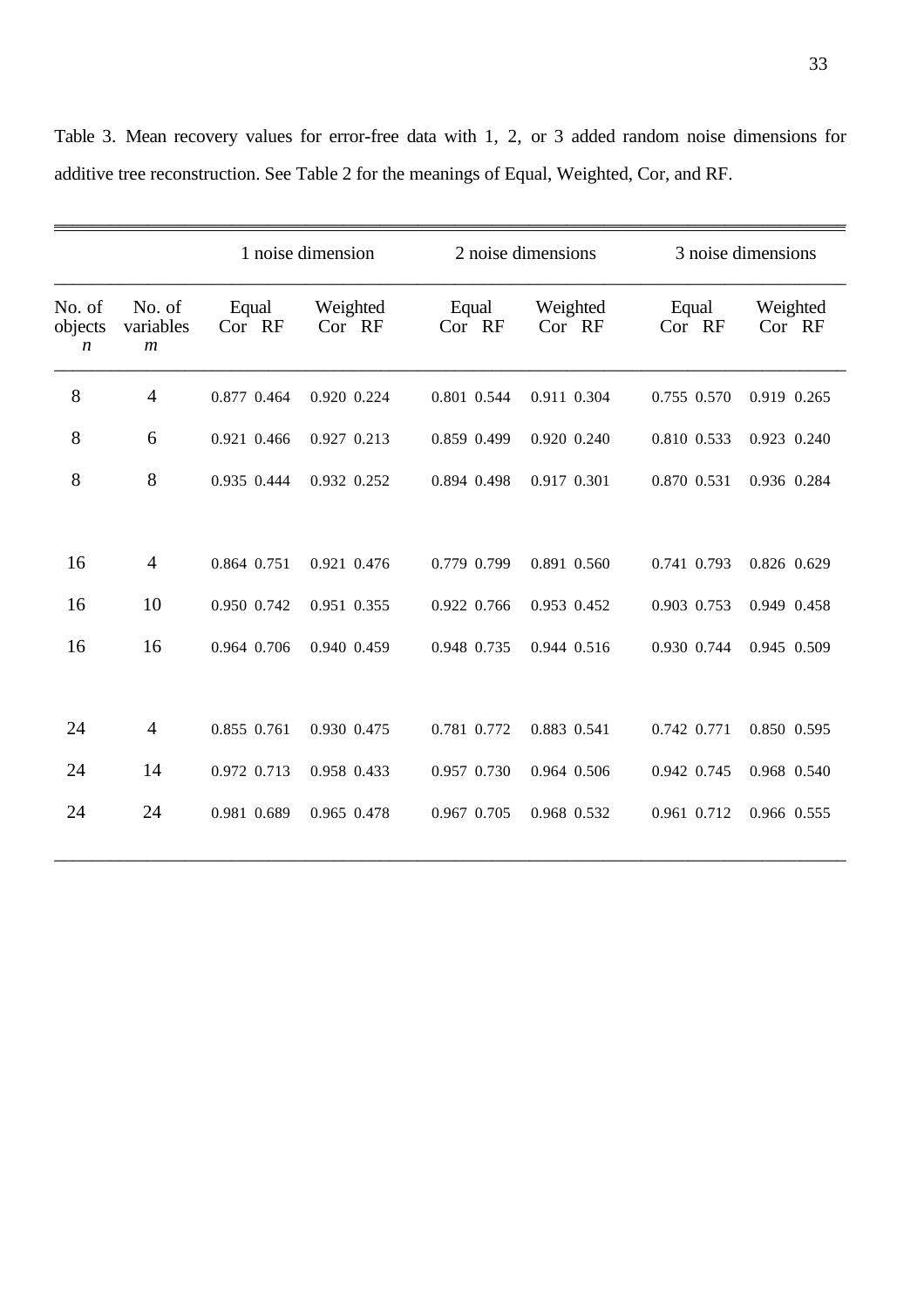Table 4. Mean recovery values expressed using the corrected Rand index by Hubert and Arabie (1985) for *K*-means partitioning. The computations were carried out for error-free, with outlier, and error-perturbed conditions, and error-free data with 1, 2, and 3 added random noise dimensions. Partitions obtained using all equal weights (Eq.) for the variables are compared to partitions obtained using the optimal weights found by the OVW algorithm (We.).

|                                       |                                         | Error-free  | Outliers    | Error-perturbed 1 noise dim. |             | 2 noise dim. | 3 noise dim. |
|---------------------------------------|-----------------------------------------|-------------|-------------|------------------------------|-------------|--------------|--------------|
| No. of<br>objects<br>$\boldsymbol{n}$ | No. of<br>variables<br>$\boldsymbol{m}$ | Eq. We.     | Eq. We.     | Eq. We.                      | Eq. We.     | Eq. We.      | Eq. We.      |
| 10                                    | $\overline{2}$                          | 0.839 0.842 | 0.776 0.774 | 0.653 0.652                  | 0.562 0.728 | 0.443 0.619  | 0.394 0.534  |
| 10                                    | $\overline{4}$                          | 0.926 0.904 | 0.879 0.858 | 0.772 0.726                  | 0.658 0.774 | 0.575 0.738  | 0.518 0.688  |
| 10                                    | 6                                       | 0.962 0.952 | 0.912 0.873 | 0.817 0.820                  | 0.723 0.814 | 0.661 0.750  | 0.669 0.778  |
| 25                                    | $\overline{2}$                          | 0.817 0.787 | 0.835 0.821 | 0.670 0.648                  | 0.486 0.676 | 0.391 0.596  | 0.409 0.573  |
| 25                                    | $\overline{4}$                          | 0.947 0.895 | 0.887 0.824 | 0.801 0.767                  | 0.662 0.829 | 0.597 0.787  | 0.452 0.666  |
| 25                                    | 6                                       | 0.937 0.933 | 0.888 0.790 | 0.864 0.753                  | 0.752 0.878 | 0.696 0.803  | 0.579 0.790  |
| 50                                    | $\overline{2}$                          | 0.916 0.914 | 0.850 0.839 | 0.695 0.689                  | 0.504 0.753 | 0.432 0.666  | 0.424 0.653  |
| 50                                    | $\overline{4}$                          | 0.960 0.937 | 0.877 0.894 | 0.837 0.774                  | 0.631 0.871 | 0.607 0.819  | 0.542 0.767  |
| 50                                    | 6                                       | 0.979 0.935 | 0.926 0.853 | 0.892 0.770                  | 0.759 0.899 | 0.740 0.843  | 0.731 0.841  |
| 100                                   | 10                                      | 0.960 0.975 | 0.934 0.827 | 0.942 0.823                  | 0.868 0.935 | 0.900 0.941  | 0.806 0.861  |
| 200                                   | 10                                      | 0.979 0.963 | 0.937 0.886 | 0.926 0.891                  | 0.851 0.940 | 0.923 0.935  | 0.798 0.806  |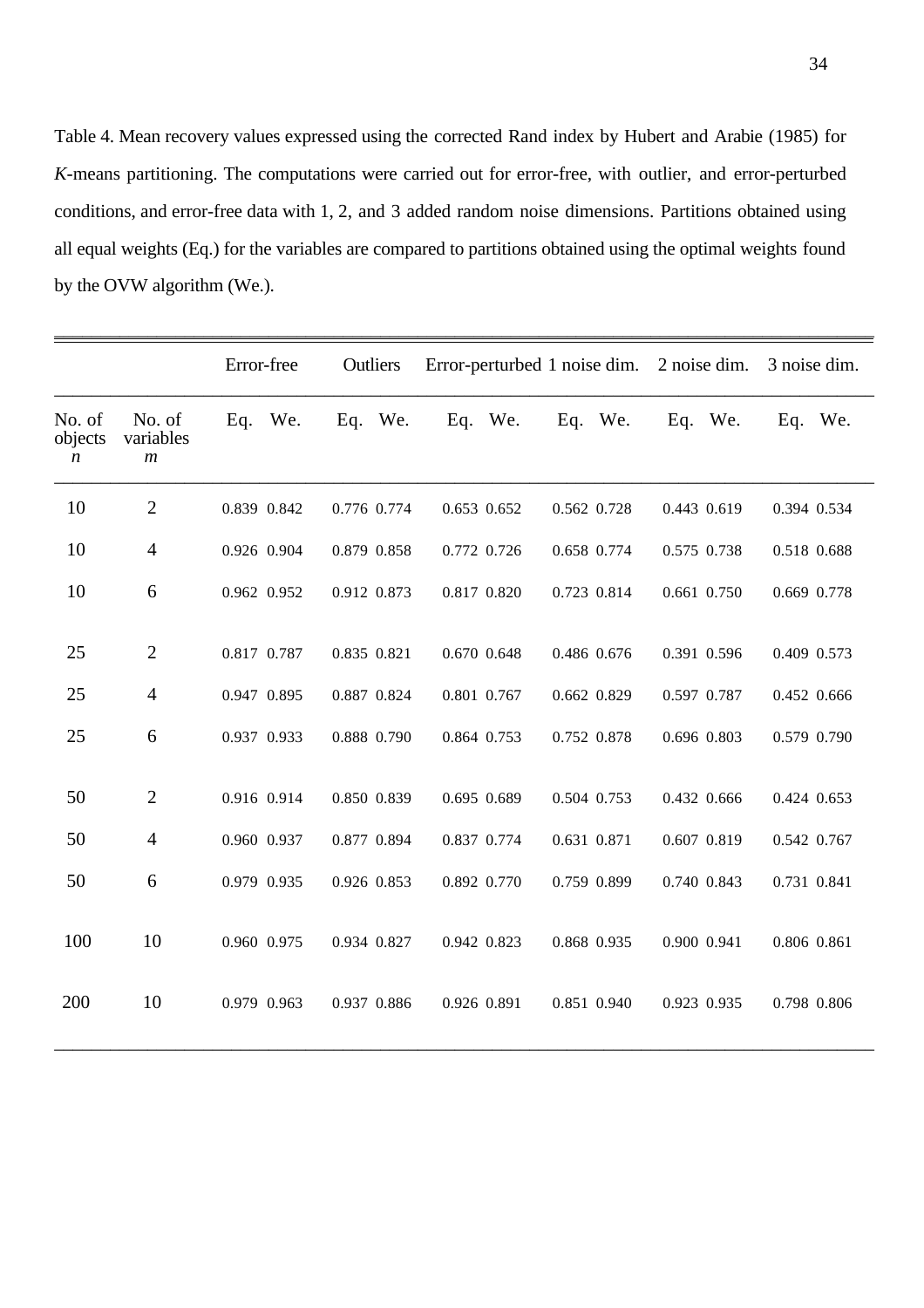## **Figure caption**

- Figure 1. Classification structures obtained for the Table 1 data using optimal weights computed by OVW. (a) Dendrogram from ultrametric clustering; (b) additive tree; (c) *K*-means partition.
- Figure 2. Comparison of results using equal weights to those using the optimal weights found by OVW: partition recovery, measured by the corrected Rand index, as a function of the number of objects. The following lines from Table 4, selected because  $n \ge 5m$ , are plotted:  $(n = 10, m)$  $(n = 25, m = 4)$ ,  $(n = 50, m = 6)$ ,  $(n = 100, m = 10)$ , and  $(n = 200, m = 10)$ , where *n* is the number of objects and *m* is the number of variables.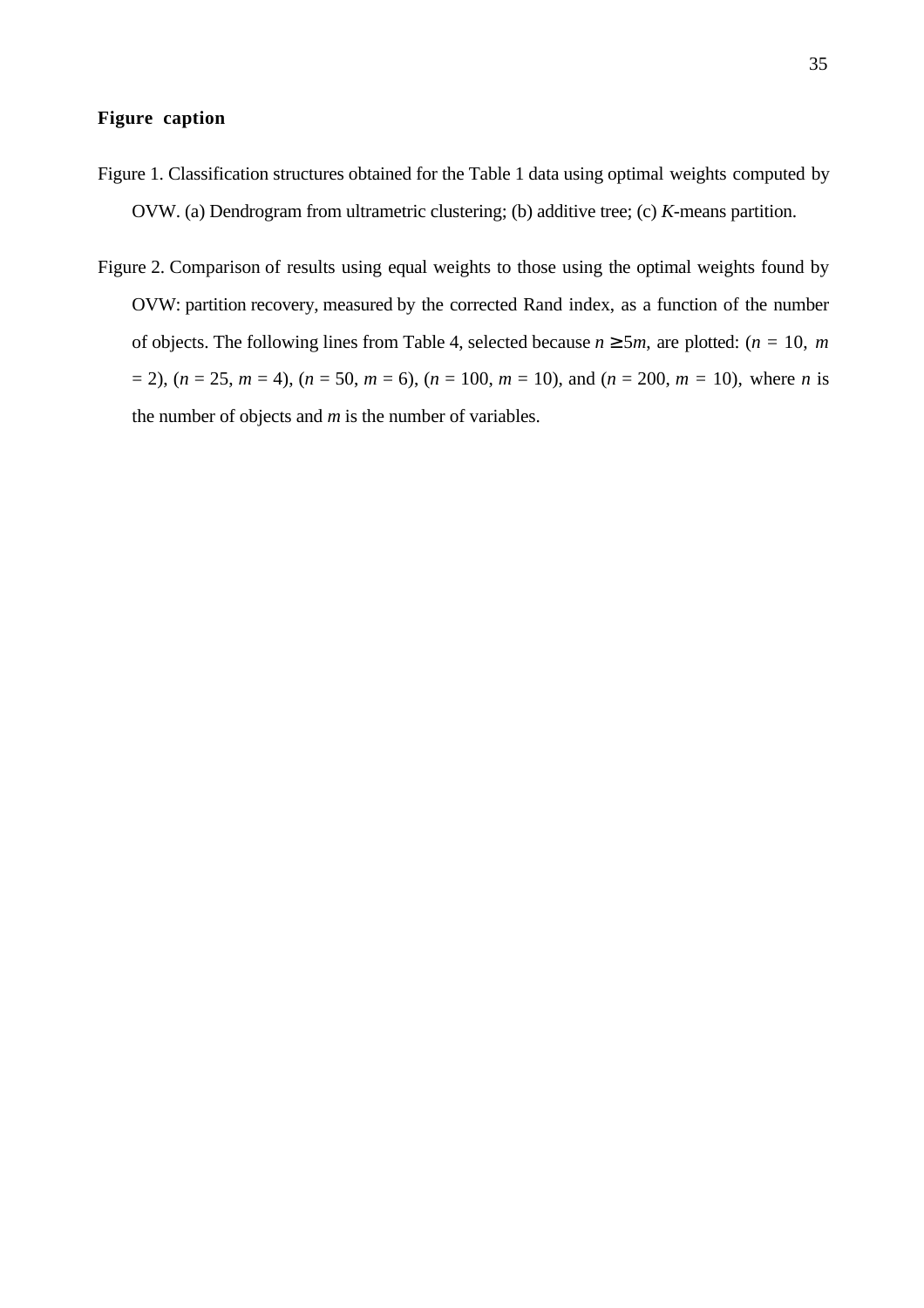



Makarenkov & Legendre, Figure 1